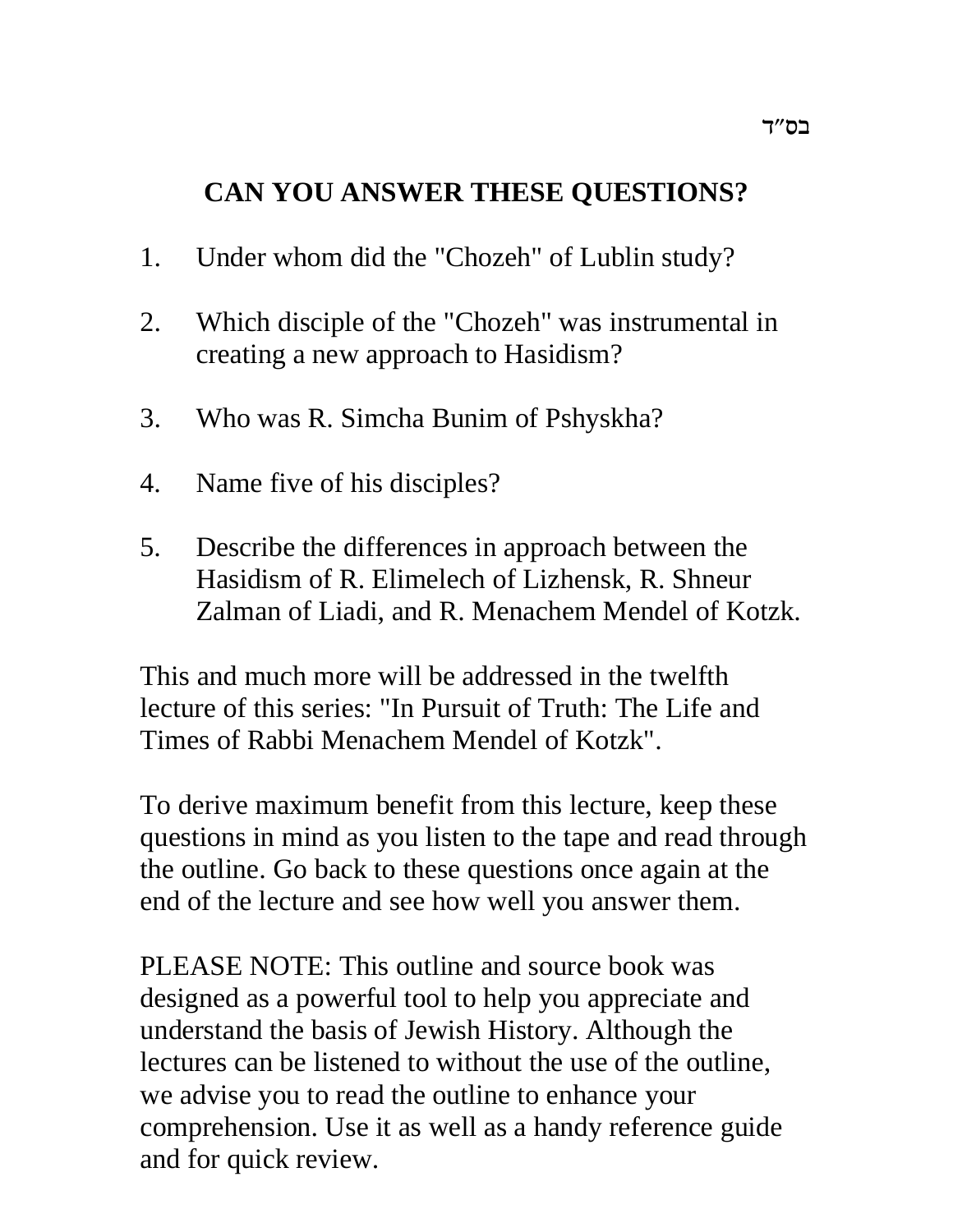#### THE EPIC OF THE ETERNAL PEOPLE Presented by Rabbi Shmuel Irons

#### Series X Lecture #12

### IN PURSUIT OF TRUTH: THE LIFE AND TIMES OF RABBI MENACHEM MENDEL OF KOTZK

#### The "Chozeh" of Lublin  $\mathbf{I}$ .

 $A<sub>1</sub>$ 

... איש קדוש המקובל פאר הדור מו' כבוד הרב החסיד המפורסם בכל קצוי ארץ מו"ה יעקב יצחק בהרב מו' אברהם אליעזר הלוי הורוויץ זצוק"ל אשר רבים השיב מעון ורבים הלכו לאורו וראו וישמחו בני דורו ושמחה נהפך ליגון ביום המר ט׳ באב שנת ארץ ר׳ע׳ש׳ה׳ לפ״ק תנצב"ה. מצבת ר' יעקב יצחק, "החוזה מלובלין"

... The holy mystic, the pride of the generation, the Rav and Hasid who was renowned throughout the world, our master, R. Yaakov Yitzchak b. R. Avraham Eliezer HaLevi Hurvitz, of blessed memory, who caused many to repent their sins. Many are those who walked by his light. His generation beheld him and rejoiced. Their joy turned to sorrow on that bitter day, the ninth of Av, 5575 (1815). The epitaph of the "Chozeh" of Lublin

# $\mathbf{B}$

ויצא יעקב מבאר שבע שהיה משביע לכל עובר ושב והלך לדרכו בקדושה קדוש  $(1)$ יאמר לו בשנת תקכ"ט לפ"ק בשושן פורים קטן יום ד' נטלו המאורות ונשבה ארון הקודש ונתבקש בישיבה של מעלה התורני הרבני המופלג בתורה ובגמ"ח המפורסם לשבח מו"ה יעקב קאפיל בה"מ קלונימוס. מצבת ר' יעקב קאפיל זקנו של ה"חוזה"

"And Yaakov left Ber Sheva . . ." (Gen. 28:10) He would impose an oath (Sheva) on all those who would pass by and they would resume their trip in sanctity, recognizing the sanctity that he possessed. On the fifteenth of Adar, the first, in the year 5529 (1769), the luminaries were taken and the Holy Ark was captured. This Rabbi and Torah scholar, who was extraordinary in his scholarship and loving kindness, praised by all, R. Yaakov Kopel b. Klonymous, was asked to join the Heavenly Academy. The epitaph of R. Yaakov Kopel of Likov, maternal grandfather of the "Chozeh" of Lublin

מה זה שאתם (ר' ברוך ממעזבוז) מחזיקים עצמיכם לגדול ממני אם אתם נכד  $(2)$ הבעש"ט ז"ל הלא אני נכד ה"ר קאפיל מליקאוו. עכ"ל ס' צדיקי עולם ע' שכ"ב

Although you maintain that you are greater than I, because you are a grandson of the Baal Shem Tov, you must keep in mind that after all, I am the grandson of R. Kopel of Likov. An exchange between the Chozeh and R. Baruch of Mezhibozh, Sefer Tzadikei Olam p. 322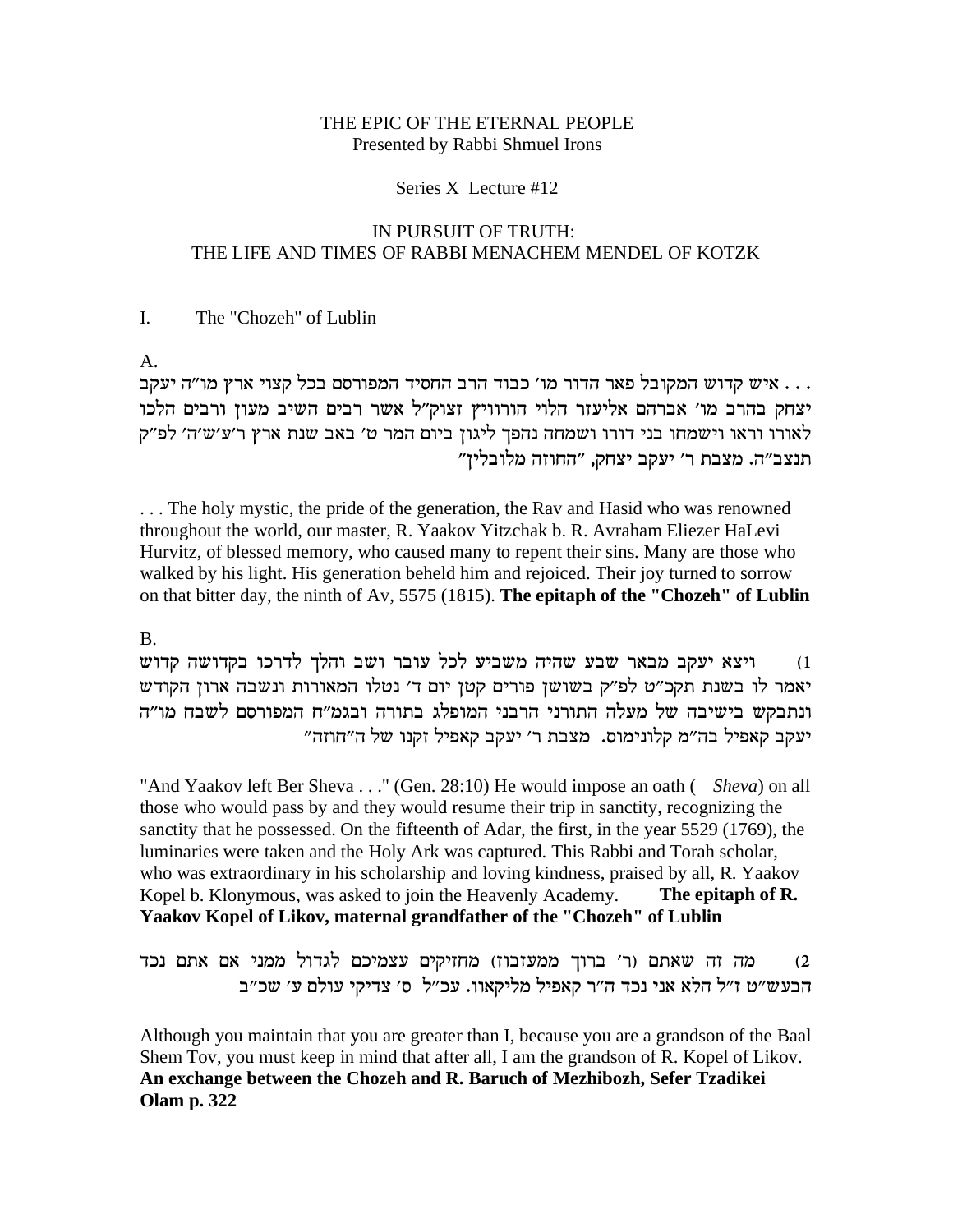$\overline{C}$ .

בעת ההיא כאשר באתי לניקלשבורג היה שם הרב הקדוש מורנו יעקב יצחק אשר נעשה אחר כמה שנים רבי בלובלין והוא היה מילידי לאנצוט (?) והיה ג"כ שתי שנים אחר הנשואין והיה יושב בישיבה בשפל מקום, לא שאל כלל כמו שאר בחורים ולא הביט מארבע אמותיו חוצה בפני שום אדם זולת בפני רבו רק הלך תמיד בשח עינים, אך זאת ראיתי כי הרה"ק )הרבי ר' שמעלקאו חיבב אותו מאד וכמה פעמים הרהרתי איך לתהות על קנקנו להבין מדרגתו בלימוד. פעם אחת בא אלי עם הגמרא וביקש מאתי לומר לו תוספות אחד והבנתי כי היה גדול בתורה כי התוספות היה סגור ומסוגר אמנם אני למדתי אצל גדול אחד אשר היה בקי בש"ס, בתוספות כולם ובמהרש"א ובכל החומרות וקבלתי הכל בעזהשי"ת ואמרתי לו הפשט הנכון, ואמר לי: יישר כוחך והלך לו ולא זכיתי לשמוע ממנו אף דבר אחד . . . כי היה דבוק בדקבות נפלא בהשי״ת ופניו היו צהובים מחמת שמחה, אחר שתי שנים אמר לי שדעתו לחזור לביתו והלכנו שנינו לקחת רשות מהרבי להיפרד ממנו, והרשה לנו בברכו, ואז שאל הרבי מורנו יעקב יצחק ילמדנו רבנו מה שאלמד בביתי והשיב לו שילמד ספר עץ חיים לרבי חיים ויטל. ... ר׳ שלמה מקשאנוב, בזכרונות ר׳ מנלי סופר, "שלשה עדרי צאן" ע' ט-י, הובא בס' "בין פשיסחא ללובלין" ע' 103–104 ובס' "צדיקי עולם" ע' שכ"ג

At that time, when I first came to Nicholsburg, I met the holy Rav, R. Yaakov Yitzchak, who would later become the Rebbi of Lublin. He came from Lantzut and he, like I, was married for some two years. He would sit in the Yeshiva in an unassuming place and, in contrast to the other *bachurim* (students), he didn't ask [the Rebbi, R. Shmuel Shmelke,] any questions. Except for looking at his Rebbi, he didn't look outside of his four cubits and always walked with his eyes towards the ground. I did see, however, that the Rebbi, R. Shmelke, was very fond of him. Many times I thought of devising some means of discovering his precise level of scholarship. Once, he came over to me and asked me to explain to him the *pshat* (meaning) of a certain *Tosefos*. I understood then that he was a giant of Torah scholarship, as the *Tosefos* was truly enigmatic. I had studied, however, under someone who was an expert in the entire Talmud and he had taught me all of the Tosephos with the commentary of the Maharsha and we went through all of the difficult sections. I had integrated all of his teachings, with Hashem's help, and, [as a result,] I told him the correct explanation. Afterwards he told me, " Yasher Kochacho" (thank you) and he left. I didn't have the merit of ever hearing anything from him.... He was connected (dovek) to Hashem in an extraordinary manner and his face was radiant with joy. After two years he told me that he was planning to return home and we both went to our Rebbi to receive permission to take leave of him. He blessed us and granted us permission. R. Yaakov Yitzchak then asked him, "Please tell me what I should be studying in my house." He replied, "Sefer Etz Chaim by R. Chaim Vital." . . . R. Shlomo of Kashanov, Memoirs of R. Manli Sofer, "Shloshah Edrei Tzon" pp. 9-10

D.

שמעתי מהרה"ג מורינו שלמה ליכט אבד"ק פיאסק כי הרבי מלובלין שהיה אז עוד בעיר לאנצהוט הסתופף בצל הרבי ר׳ אלימלך מליזענסק, וכל פעם כאשר אך בא אצלו היה הרבי ר׳ אלימלך רץ לנגדו ואמר לו "ברוך הבא וכו'". ס' אהל אלימלך אות קכ"ו הובא בס' צדיקי עולם ע׳ שכ״ז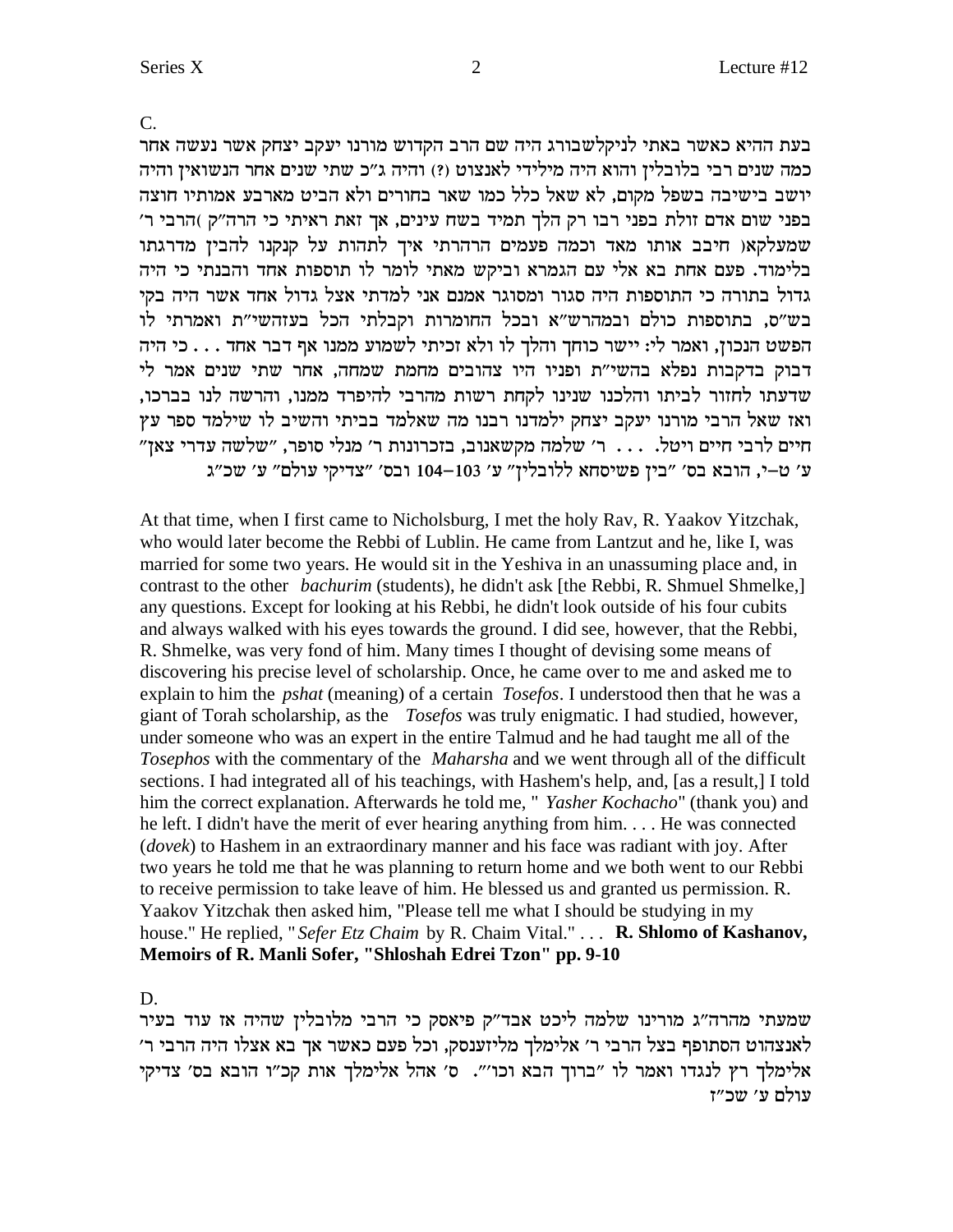I heard from R. Shlomo Licht, the Av Bais Din of Piask, that when the Rebbi, [R. Yaakov Yitzchak], was still in Lantzut, he would often visit R. Elimelech of Lizhensk. Whenever he would come, R. Elimelech would run out to him and say, " *Baruch Haba* etc." **Sefer Ohel Elimelech #126** 

# $E.$

יש צדיק אשר קדושתו בוערת כ"כ עד אשר מי שפגם מעט בעונותיהם ולא תיקן כראוי אי אפשר להתקרב אליו וכידוע מאדומ"ו הרב איש אלקים מוה' אלימלך זלה"ה שלעת זקנותו הי' קדושתו גדולה מאד שלא הי' באפשרי לדבר עם המסתופפים בצילו ואורייתא הוא דקמרתחא לי׳. ס׳ תפארת לשלמה פר׳ וילך

There is a *tzaddik* whose sanctity is so intense that it is impossibe for someone who has the slightest spiritual flaw, caused by some uncorrected sin, to come close to him. It is well known that it was not possible for visitors to speak to our master, the man of G-d, R. Elimelech, zlh "h, in his old age. It was the Torah [which permeated his very being] that made him so agitated. R. Shlomo of Radomsk, S' Tiferes Shlomo, Parshas Vayelech

 $F_{\perp}$ 

אחרי הסתלקותו של הה"ק בעל נועם אלימלך בקשו התלמידים לקבל עליהם לרב את אחיו הרבי ר׳ זושיא ואמר להם כתיב ונהר יוצא מעדן להשקות את הגן ומשם יפרד והיה לארבעה ראשים. וידוע כי התורה היא נצחיות ולכן יש למצוא רמז לכל הדורות ג"כ. העדן הוא הבעש"ט ז"ל ונהר היוצא מעדן הוא תלמידו המגיד הגדול ממעזריטש והוא משקה את הגן הוא אחי הרר"א ז"ל ומשם אן אחי הרר"א זצל"ה יפרד והיה לארבעה ראשים – ארבעה תלמידיו הקדושים: או הרה"ק מלובלין בו המגיד מקוזניץ גו הרבי ר' מענדילי מרימנוב דו זקיני הה"ק מאפטא. כך איתא בס׳ אוהל נפתלי אות שע"ג. ס׳ היחס מטשרנוביל פ׳ כ"ג אות  $^{\prime}$  1

After the passing of the holy author of the "Noam Elimelech", his disciples wanted to accept upon themselves his brother, R. Zusha, to be their Rebbi. He told them, "It is written, 'And a river flowed from Eden to irrigate the garden. From there it separated into four head waters.' (Gen. 2:10) It is known that the Torah is eternal. For that reason we must find hints that are applicable to all generations. [In that sense,] Eden refers to the Baal Shem Tov, z"I. The river which flowed from Eden refers to his disciple, the great Magid of Mezritch. He irrigated the garden, which refers to my brother, R. Elimelech, of blessed memory. It separated into four head waters refers to his four disciples: 1) The holy Rabbi of Lublin, [R. Yaakov Yitzchak,] 2) the Magid of Koznitz, [R. Yisrael,] 3) R. Mendele of Riminov, 4) the holy Rabbi of Apta, [R. Avraham Yehoshua Heshel]. **Sefer** "Ohel Naftali" p. 373, quoted in "HaYachas MiChernoble" Chapter 23:3

 $G<sub>r</sub>$ 

כשפרצה המלחמה בין רוסיא לפולין בשנת תקנ״ד היתה בתו של ר׳ אפרים זלמן [מרגליות – הפרנס של לובלין] יחד עם בעלה ובנם הקטן בווארשא אצל מחותנו הנודע ברקו ברגסון בן רבי שמואל זביטקובר מווארשא משהגיעו הידיעות ללובלין על כבוש ווארשא ע"י הרוסים וההרג הרב שנעשה ביהודה נתגלגל ר׳ אפרים זלמן דאגה לשלו׳ בתו יצא ר׳ אפרים מגדרו וביקש מר' משה יאטשיס שיסע לרבינו בעל עיני הפלא היושב בטשעחוב כדי לשמוע על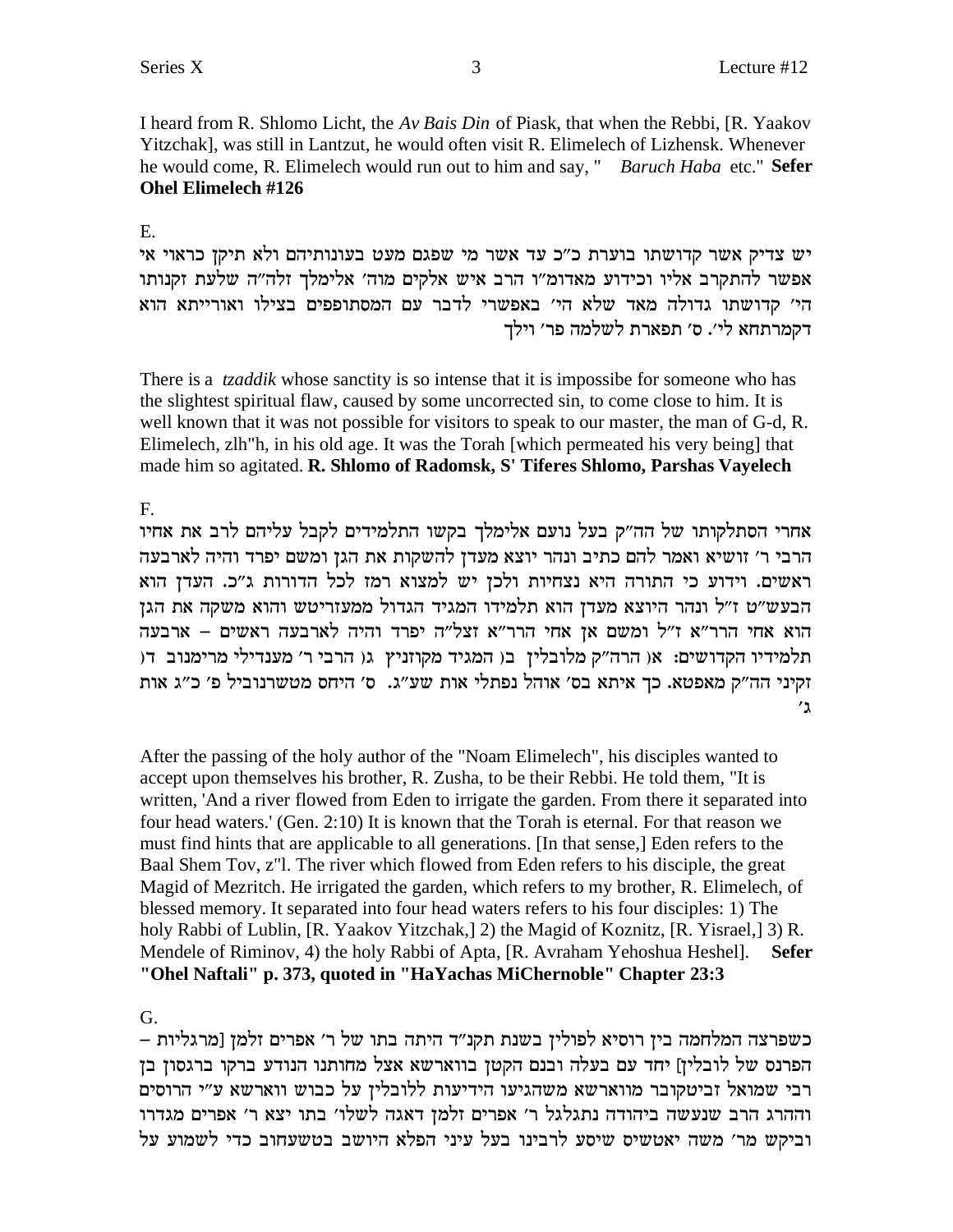שלו׳ בתו. אמר לו ר׳ משה הבה וניסע יחד משקרא רבינו הפתקא קם מכסאו ניגש אל החלון ואמר: על ראשו של ר' שמאול זורח אור גדול כי הציל אלפי יהודים ממות לבתכם ולחתנכם לו'. מאז היה ר' אפרים לחסידו בנפש של רבינו יחד עם חתנו רבי מאיר שהיה נקרא  $\omega$ בלובלין ע"ש חותנו "ר' מאיר ר' זלמנס." החוזה מלובלין )אלפסי( עמ' מז הובא בס' צדיקי עולם ע' של"א

When war broke out between Russia and Poland in the year 1794, the daughter of R. Ephraim Zalman [Margolios, the head of the Jewish community of Lublin,] together with her husband and their small son were in Warsaw by his renowned relative by marriage, Berko Bergson, the son of Shmuel Zbytkower. When news reached Lublin of the Russian conquest of Warsaw and the massacre of its Jewish population [by the Cossaks], R. Ephraim Zalman was besides himself with misgivings concerning the welfare of his daughter. R. Ephraim, [who was not a Hasid,] asked of R. Moshe Yotchis to travel to our master, the clairvoyant, who lived, at the time, in Chechov, to inquire about his daughter's welfare. R. Moshe told him, "Let's travel together." When our master read the note (*kvittel*) he got up from his seat and drew near to the window and said, "On R. Shmuel's head is shining a great light, for he has saved thousands of Jews from death. Your daughter and son-in-law are fine." From that time on, R. Ephraim became a fervent Hasid of our master together with his son-in-law, R. Meir, who was referred to in Lublin by his father-in-law's name: Reb Meir Reb Zalman's.**HaChozeh MiLublin (Alfasi) p. 47**

### H.

פ״א חגגתי את חג הסוכות בק״ק לובלין אצל איש האלקים וכו׳ רבינו יעקב יצחק זצ״ל והלך קודם הלל לסוכה לברך על נטילת לולב על הד׳ מינים והלכו אחריו כל הבאים וגם אני הלכתי בתוכם להסוכה והיה הצדיק מתרעש ומתפחד קודם הברכה בבהלות עצומות ותנועות גדולות לערך שעה, והעם שהיו שמה היו מסתכלים בזה כי נדמה להם זאת להעיקר והיה דומה להם שמשיגים יראה גדולה והיו מתנענים ג״כ ברתת ובזיעה כאשר נדמה להם. אבל אני ישבתי על הספסל ולא עשיתי את הטפל להעיקר רק המתני אחרי כלות הבהלות ופחדים ואז עמדתי להביט היטב לברכתו אשר בירך ואין לשער מדרגתו הגדולה בשעת הברכה. ספר לקוטי מהרי״ל להרה״ק ר׳ יהודה לייב מזקילקוב זי״ע פ׳ יתרו, הובא בס׳ צדיקי עולם ע׳ של״ג

Once, I spent the Yom Tov (holiday) of Sukkos with that man of G-d, R. Yaakov Yitzchak, zt"l. Right before Hallel, he left for the Sukkah in order to make the *brachah* (benediction) over the *arba minim* (four species). All of the congregants, including myself, followed him out to the Sukkah. The *tzaddik* was trembling with fright before making the *brachah*, displaying a tremendous sense of urgency and making pronounced bodily movements. [This preparation] lasted for about an hour. The throngs that were there were looking at each other, for they thought that this was the essence [of the ceremony] and they imagined that they were reaching great levels of *yireh* (the fear of G-d). They too shook with trembling and sweat, in a manner which they felt to be appropriate. I, however, sat on a bench and didn't attempt to make this non essential ceremony into something essential. I just waited until the confusion and fright came to an end and I stood up to get a good look at the way he uttered his *brachah*. There is no way to describe the great spiritual level which he reached at the time he made the *brachah*. **Sefer Likutei Maharil, R. Yehudah Leib of Zakilkov, Parshas Yisro**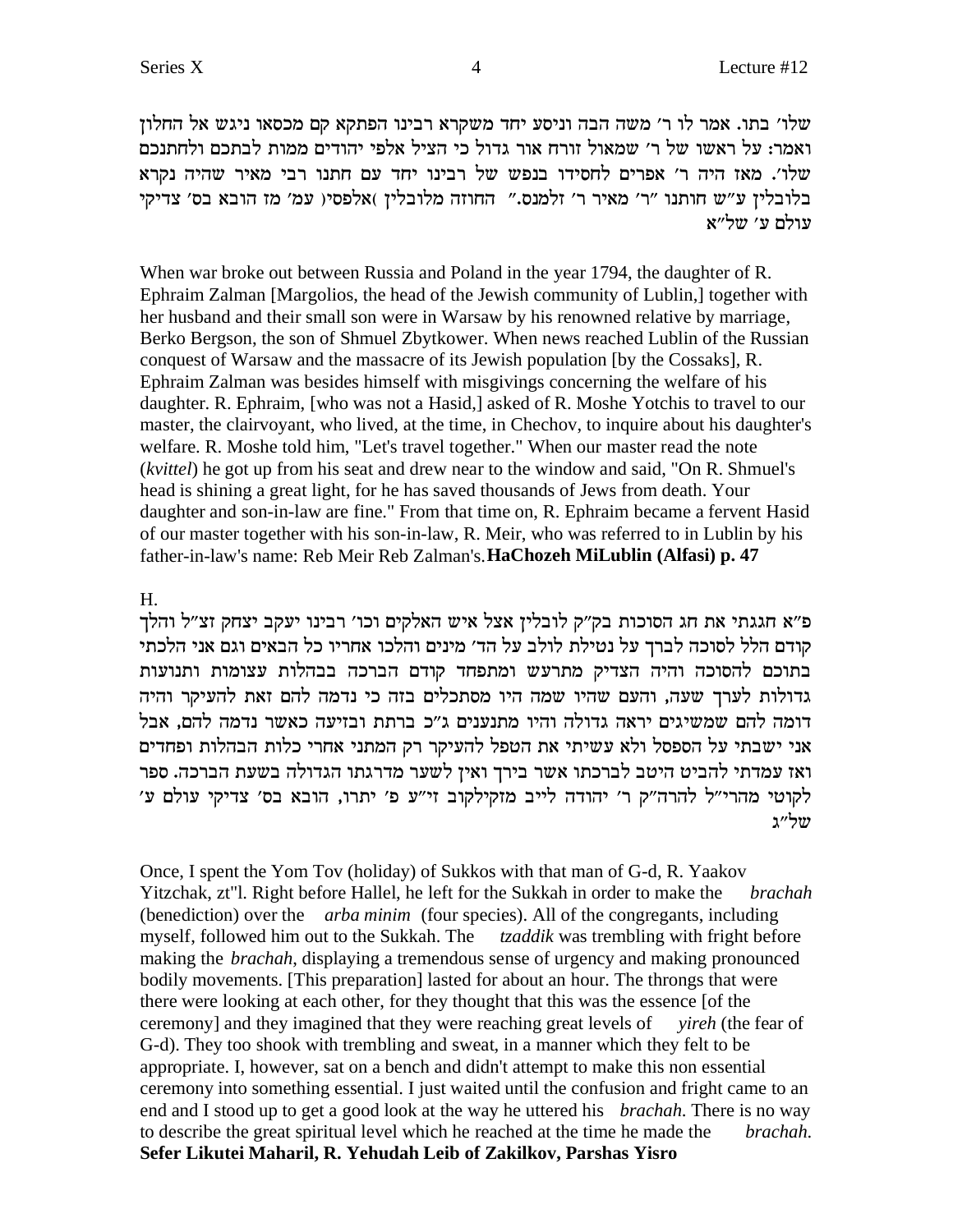L. כד הוינא טליא היה לי תשוקה לעשות ספר פירוש על סדר קדשים . . . ואח"כ כשבא לי הרבה טרחא דצבורא צרכי בני ישראל המרובים הן ליעץ והן לתפלות ובקשות, ואני הייתי הסכמה להדפסת ס׳ צאן קדשים על סדר קדשים מה״חוזה״ מלובלין

When I was young, I had a desire to compose a commentary to Seder Kodoshim ... Afterwards, because of the pressing demands of the Jewish community, those who came to me for advice and others who came to me for my prayers and intercession, it became impossible for me to devote myself to that project, and I was afraid to push them away, as Hashem had assisted me in my efforts to benefit the Jewish community....  $\mathbf{R}$ . Yaakov Yitzchak, the "Chozeh" of Lublin, Approbation to Sefer Tzon Kodoshim

# $\mathbf{I}$

עינינו ראינו מכבוד אדמו"ר הרב הקדוש מוהר"ר יעקב יצחק ז"ל שכאשר היה קורא  $(1)$ מהכתב שמות בני אדם שכתבו לו היה מתבונן ברוח קדשו אם זך וישר פעלו ואם להפך ח"ו. ספר אגרא דפרקא אות כ"ה מהרה"ק ר' צבי אלימלך מדינוב

Our eyes beheld the revered Admor, the holy Rav R. Yaakov Yitzchak, z"l, as he was reading the names of the people who wrote to him. He would concentrate using his holy clairvoyant powers and sense whether the actions of these people were pure and correct or whether the opposite, G-d forbid. Sefer Igra D'Pirka, R. Tzvi Elimelech of Dinov

אותן הי״ב ימים הראשונים דניסן ימי הקרבת הנשיאים, המה כח כללי לי״ב חדשי  $(2)$ השנה, כל יום רומז לחודש . . . וכבוד אדמו"ר הרב הק' מה"ר ר'יעקב יצחק היה כותב ברוח קדשו בכל יום מה יהיה בכל חדש, כנודע הדבר בפרסום לחבורתינו קדש, ובאותו השנה שנתבקש בישיבה של מעלה בחדש מנחם, לא כתב רק עד מנחם, והענין הוא בפרסום. ואם כן לפי זה יום הראשון, הוא נגד כל החודש הראשון. ספר אגרא דכלה פרשת פקודי, מהרה"ק ר׳ צבי אלימלך מדינוב

The first twelve days of Nissan, the days that the *Nissiim* (princes of the tribes) brought their *korbonos* (sacrifices), contain within themselves the power of the entire twelve months of the year. Each day represents a month.... Every day, [during the first days of Nissan,] the revered Admor, the holy Rav R. Yaakov Yitzchak would write down, using his holy clairvoyant powers, what would occur during the whole month, [which that day represented]. As was well known within our holy group, the year that he was asked to join the Heavenly Academy, in the month of Menachem [Av], he only wrote up to the month of Menachem [Av]. This fact is well known.... Sefer Igra D'Callah, Parshas Pekudei, R. Tzvi Elimelech of Dinov

II. The Yehudi HaKadosh

 $A_{\cdot}$ 

יהודי שמו נקרא בכל העולם למען גודל קדושתו וטהרתו, עדת ישראל אליו נאספים ללמוד יראת ד׳ ותורתו, קרן זיו אור פניו מלגשת אליו כאור החמה בזהרתו, ברוח קדשו הופיע אור יראתו ותורתו לכל הבאים בצל קורתו, יודע רזי וסתרי תורה וכל תעלמות החכמה לפניו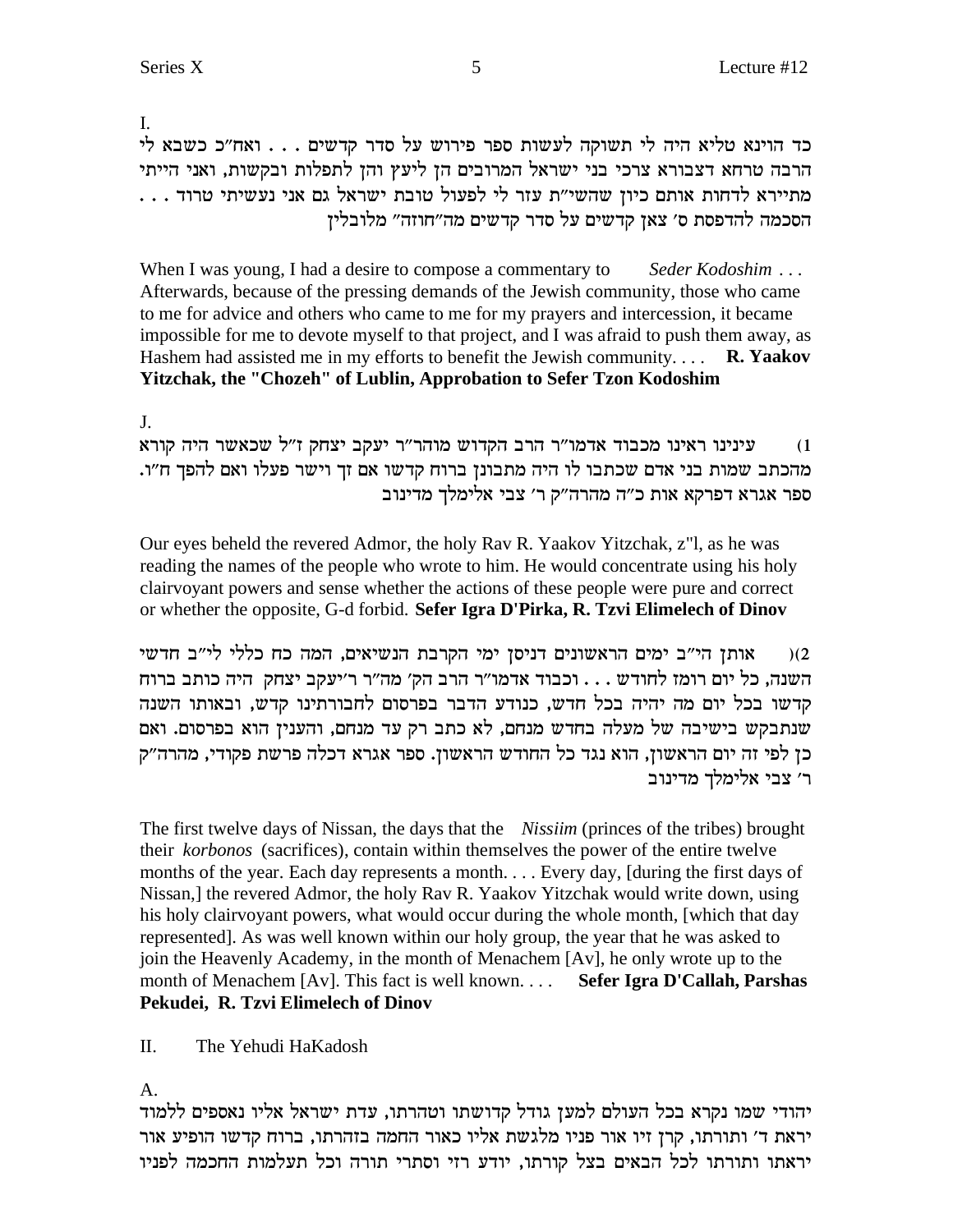נגלו, צדיק תמים בעבודתו ויראתו וגאון הגאונים בתורתו וחכמתו, חכם ונביא עליו לשבח ולהלל וזכותו תמיד תגן עלינו, קרן אור ישראל הופיע והשפע רב טוב לבית ישראל ברוב קדושתו, הלא הוא הרב המאור הגדול האלקי צדיק יסוד עולם, רבן של כל בני הגולה ראש גולת אריאל נר ישראל עמוד הימיני פאר הדור קדוש ד' כבוד קדושת שם תפארתו, מורנו הרב יעקב יצחק הנקרא בפי כל היהודי זצלה"ה, תנצב"ה, נפטר ביום ג' דחוהמ"ס תקע"ד לפ"ק. כתב על לוח של נייר על האהל של ה"יהודי" הובא בס' צדיקי עולם ע' תע"ט

By the name of "Yehudi" (Yid), was he known throughout the world, because of his great sanctity and purity. The congregation of Israel gathered around him to learn the fear of Hashem and His Torah. [They were afraid] to draw close to him, as his face radiated light like that of the sun in its full brightness. Through the power of his holy clairvoyance did he bestow the light of his fear of G-d and his Torah to all who came to take shelter under the shade of his roof. He knew the secrets of the Torah and all of the mysteries of the wisdom were revealed to him. He was a pure *tzaddik* (saint) through his Divine service and his fear of G-d. He was a Gaon amongst Gaonim in his Torah and wisdom. Only a wise man and prophet can truly assess and sing his praises. His merit will continually protect us, the radiance of the light of Israel will continue to shine and will bring an overflow of goodness to the house of Israel, through his immense sanctity. Behold he was the Rav, the great Divine luminary, the *tzaddik* who is the foundation of the world, the master of the entire Diaspora, the most esteemed of the lion of G-d (Temple), the lamp of Israel, the rightmost pillar, the pride of the generation, the holy one of Hashem, the revered and holy R. Yaakov Yitzchak, who is called by all, the "Yehudi" (Jew), ztlh "h. May his soul be bound up with the soul of life. He passed away on the third day of Chol HaMoed Sukkos, 5574 (1813). Epitaph of the "Yehudi"

# $B<sub>1</sub>$

שמעתי מפה קדשו [של הרה״ק ר׳ שמחה בונים מפרשיסחא זי״ע] שאמר על הרבי  $(1)$ מלובלין זי״ע (ה״ה החוזה מלובלין זי״א) שהסתיר עצמו מן העולם עם המדרגות שלא יביטו בו, והרב היהודי ז"ל הסתיר עצמו בפשטים ופלפול שאמר תמיד להבאים אליו. ס' נפלאות היהודי בהקדמה בשם ספר רמתים צופים, הובא בס׳ צדיקי עולם ע׳ תס״ו

I heard from the holy mouth [of the holy Rav R. Simcha Bunim of Pshyskha] regarding the Rebbi of Lublin (Chozeh) that he hid his true self from the world so that they wouldn't see the high spiritual levels that he had attained. The Rav, the Yehudi, z''l, hid himself through the *peshatim* and *pilpulim* (explanations and analytic discourses) which he continually told those who would come to him. Sefer Niflaos HaYehudi

סיפר הרה"ג ר' פתחיה הארנבלאס ע"ה דומ"צ מווארשא ששמע מפי הרה"ק ר' יעקב  $(2)$ מראדזמין זצ"ל שאחר פטירת מרן הק' מקאצק כשהתחיל רבינו (בעל החידושי הרי"ם) זצ"ל להנהיג עדתו הקדושה והתראה אז עמו הרה"ק הנ"ל התנצל לפניו רבינו זצ"ל כי ענין ההנהגה מזיק לו לתורה הנגלית, והנהו רואה כי נצרך לזה ממש ב׳ חושים חוש לתורה הנגלית וחוש לחסידות, וסיים רבינו זצ"ל אחד היה היהודי הקדוש זצ"ל שזכה לב׳ החושים שלא הזיק זה לזה. ס׳ מאיר עיני הגולה אות ע״א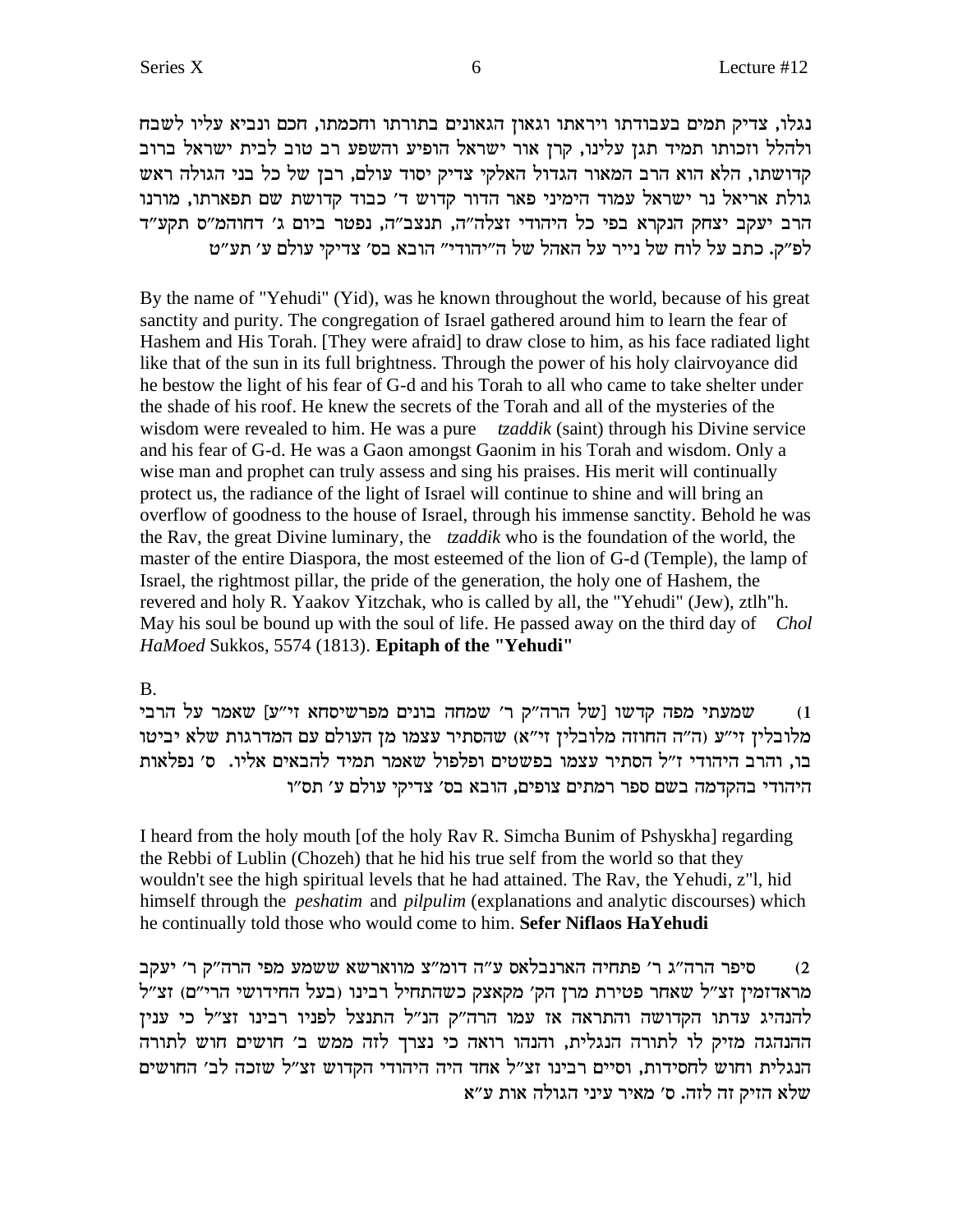HaRav HaGaon R. Pesachiah Hornblass, of blessed memory, *dayan* and *moreh tzedek* (Rabbinic judge and legal authority) in Warsaw, said that he had heard the following story from the holy Rabbi, R. Yaakov of Radzmin: After the death of our holy master of Kotzk, when our master (the author of the Chidushei HaRim), zt"l, began to lead his holy congregation, R. Yaakov of Radzmin came to visit him. Our master, zt"l, complained to him that leading a community took away from his study of *nigleh* (Talmud). He saw that one needs two separate senses [in order to lead a Hasidic congregation]: A sense for the revealed Torah (Talmud) and a sense for Hasidus (the esoteric Torah). Our master concluded that only the holy Yehudi, zt"l, merited that neither one of these senses was diminished by the other. **Sefer Maor Einei HaGolah #71**

C.

... כל מה שברא הקב"ה לכבודו ברא ואפילו כל מדות רעות בראם הקב"ה לכבודו, כי בכולם יש צד לעבוד בהם הבורא יתברך כנודע ושמעתי בשם הרב היהודי זצ"ל שאמר איזה צד טוב ותועלת נמצא באפיקורסות רח"ל, ואמר התועלת הוא בענין צדקה שהחליט בלבבך שאם אתה לא תתן לו אולי ימות ברעב . . . ס׳ בית יעקב להרה״ק ר׳ יעקב אהרן אבד״ק אלכסנדר הובא בס׳ צדיקי עולם ע׳ תע״א

... Everything that Hashem created in this world was made in order to bring Him honor. Even the worst character traits were created by Him for that purpose, for each one of them can be used to serve the Creator, as is well known. I heard the following in the name of the "Yehudi", zt"l: What benefit is there in heresy, G-d forbid? He said that a heretical attitude is beneficial in the fulfillment of charity. You have to be convinced that the poor man may die if you don't provide for him. . . . **Sefer Bais Yaakov, R. Yaakov Aaron, Av Bais Din of Alexander**

D.

סיפר איש נאמן ששמע בעצמו מפ"ק רבינו זצ"ל שאמר העולם טועים במה שאומרים (1 (כי מחמת הסיגופים שהיו להיהודי הק' זצ"ל נפלו שיניו מפיו (כי לא היה לו אף שן אחת) ואני יודע כי אין הדבר כן ולא בא לו זה מן הסיגופים רק ממה שאמר ב׳ תיבות אלו "ברוך אתה" בפחד גדול נפלו לו כל שיניו. ס' מאיר עיני הגולה אות ע"ו

A trusted person said that he heard the following directly from our master (R. Yitzchak Meir of Gur), zt"l: The world is making a mistake when they say that the reason the Yehudi's teeth fell out was due to his asceticism. I know that it's not so. It didn't come from his fasting and self denial. All of his teeth fell out because he said these two words: *Baruch Ata* (Blessed are You Hashem) with great fear and trembling. **Sefer Meir Einei HaGolah #76**

רבינו (בעל חדושי הרי"ם) זצ"ל אמר בשם היהודי זצ"ל שצוה ליוצאי חלציו שלא : יתפארו בזה שהם מזרעו אך בעת שישתדכו עם זרעם אז יוכלו להתפאר בו בג׳ דברים אלו  $\kappa$ ש שמיום עומדו על דעתו לא העביר מנגד עיניו שם הי׳ ב״ה, ב) שהיה ראוי לומר ובואה בכה אמר ד' אך שדורו אינו ראוי לכך, ג) שבכח לימוד השיעור שלו היה יכול לבטל גזר דין edid וקדושתו של היהודי שבעים שנה ואמר רבינו זצ"ל שמה שמדברים מ סגולה לבוא ליראת שמים. ס׳ מאיר עיני הגולה אות ע״ג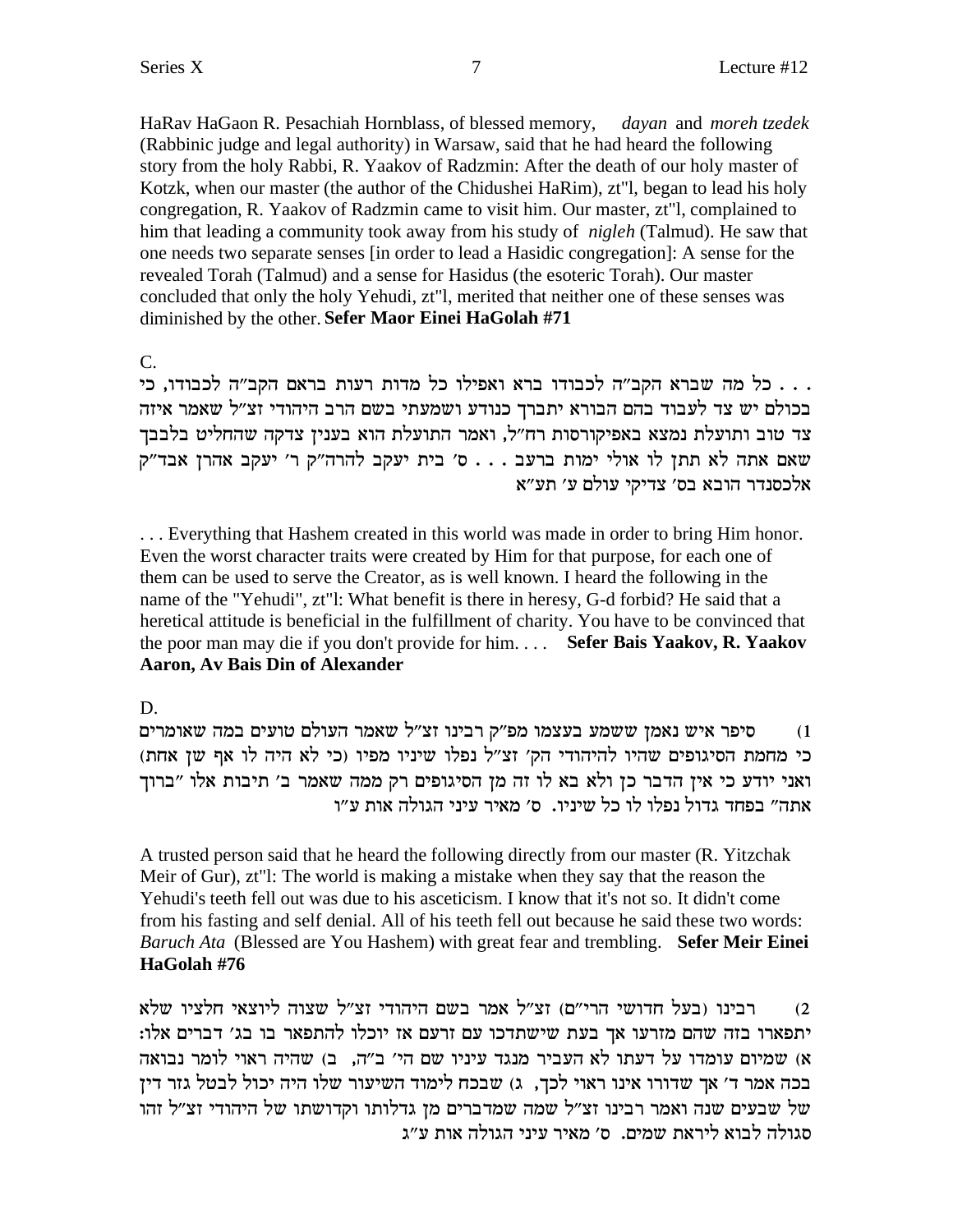Our master, [the author of the Chidushei HaRim, R. Yitzchak Meir of Gur] zt"l, said in the name of the Yehudi, zt"l, that he ordered his descendants to never boast that they were descended from him. Only at the time they were in involved in making a match for one of their descendants could they pride themselves about the following three things: 1) From the time he reached intellectual maturity, he never ceased from picturing the Divine Name from before his eyes. 2) He was fit to communicate Divine prophecy, had the generation so merited. 3) Through the power of his studies and discourses, he was able to annul a negative decree that had been made to stand for seventy years, [the lifetime of a person]. Our master used to say that just speaking about the Yehudi's sanctity and greatness has the miraculous power to bring one closer to the fear of Heaven. **Meir Einei HaGolah #73**

E.

1) רבינו [רמ"מ מקוצק] זצ"ל אמר בשם היהודי הקדוש זצ"ל כי בשעה שאמר בכל יום הברכה שלא עשני גוי הרגיש בנפשו שנשתנה בכל יום כמו מאינו יהודי ליהודי. ס׳ אמת ואמונה ע' צ"ז הובא בס צדיקי עולם

Our master, [R. Menachem Mendel of Kotzk] zt"l, said in the name of the holy Yehudi, zt"l, that every single day, when he would recite the *brachah - shelo assani goi*, he would feel as if he was transformed from being a non Jew to becoming a Jew. **Sefer Emes V'Emunah p. 97**

ומפורסם מה שאמר רבנו זצ"ל (הרה"ק בעל הי' הרי"ם מגור) הטעם שנקרא יהודי כדאיתא בגמ' מגילה )יג.( על מרדכי היהודי דקרי ליה יהודי ע"ש שכפר בע"ז שכל הכופר בע״ז נקרא יהודי וכו׳, ואמר רבנו זצ״ל דהכוונה לכפור בע״ז וכל אביזרייהו כעין דאיתא כל הכועס כאילו עובד ע"ז (שבת קה:) וכן כל המתגאה וכו' וכן שאר מידות רעות נחשבים משהו מאביזרייהו דע"ז והיהודי הק' זצ"ל היה נשמר מכל המדות הרעות ממש עד קצה .<br>האחרון שאפשר לבשר ודם להזהר לכן קראוהו "יהודי" שהוא הכופר בע"ז וכל אביזרייהו ס׳ מאיר עיני הגולה אות ע״ד

The following statement of our master, [the author of the Chidushei HaRim, R. Yitzchak Meir of Gur] zt"l, is well known: The reason he was called "Yehudi" is based upon a passage in the gemora in Megilla 13a which states that the reason Mordechai was called "Yehudi" is because he repudiated idolatry, for anyone who denies idolatry is called "Yehudi". Our master said that it refers to someone who not only repudiates idolatry itself but anything remotely connected to idolatry. For instance, the Talmud states (Shabbos 105b) that anyone who harbors anger is considered an idolater. Similarly, there is a statement (Sota 4b) that anyone who is prideful is considered an idolater. This also applies to other repulsive character traits. The holy Yehudi, zt"l, was extremely careful to guard himself from any bad character trait, to the utmost extent that it is possible within human limits. That is why he was called, "Yehudi", for he repudiated idolatry and anything connected to it. **Meir Einei HaGolah #74**

משום זה זכה להקרא בשם "יהודי" משום ששם זה מורה על האמונה כמו שאחז"ל מגילה יג.) אמאי קרי ליה "יהודי" משום שכל הכופר בע"ז מקרא "יהודי" כי היהודי הקדוש) אע״פ שהיה בעל מח גדול מאד עכ״ז לא הלך בשום חקירות וכל דרכו ולימודו לא היה רק "באמונה. ס' דרך צדיקים פ"ה אות כ"ח בשם ר' מאיר שלו' מקאלשין נכד ה"יהודי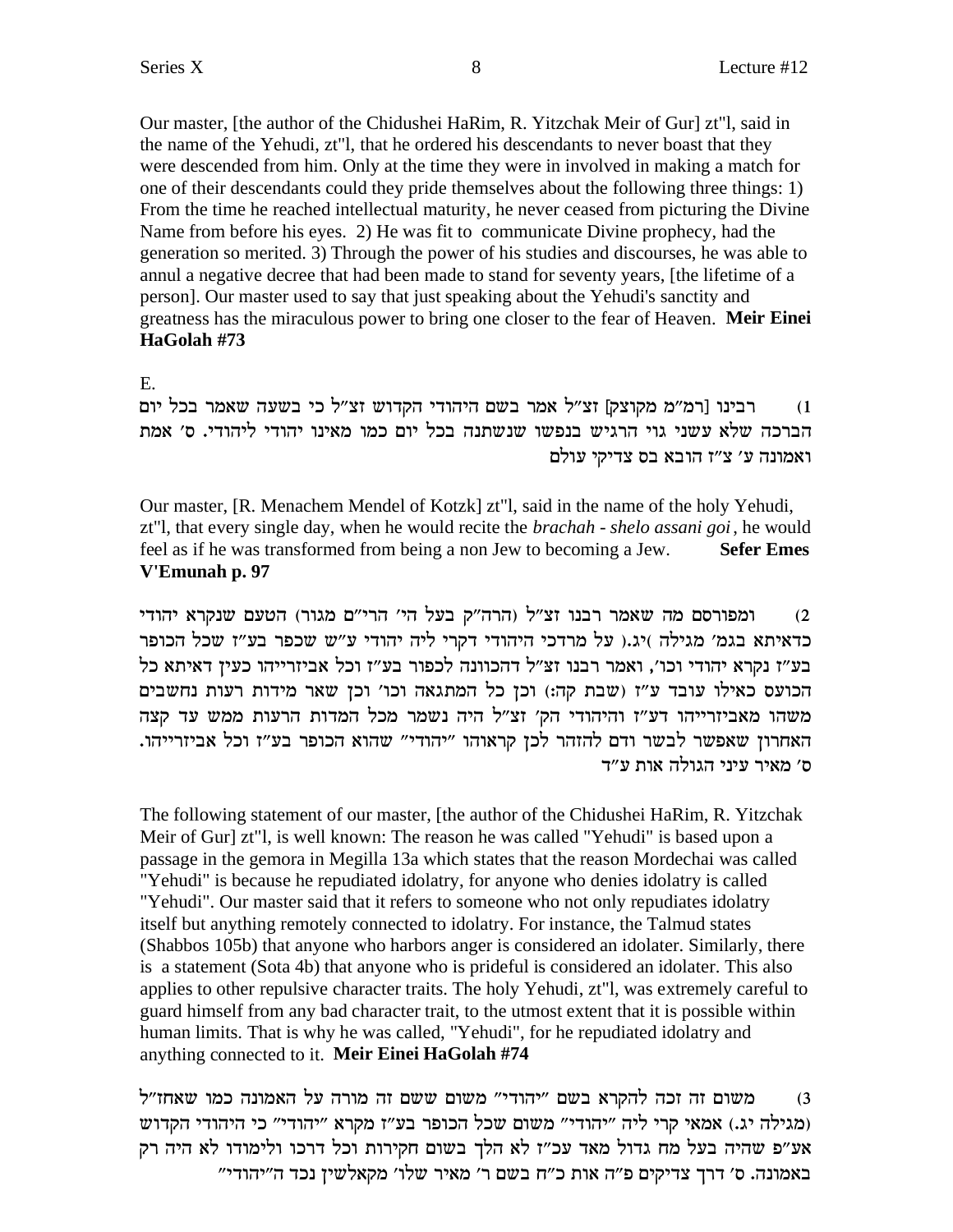The reason he merited to be called, "Yehudi" is because this name is indicative of one's level of faith, as our Sages said (Megilla 13a), "Why was Mordechai called 'Yehudi'? because he repudiated idolatry, for anyone who denies idolatry is referred to as 'Yehudi'." Even though the holy Yehudi was a tremendous genius, nonetheless, he wasn't involved in any philosophical inquiries. His entire approach and his studies were based upon faith. Sefer Derech Tzaddikim, Chapter 5 #28, in the name of R. Meir Sholom of Kalshin

[הרב שלמה הכהן מרדומסק זצ״ל] סיפר שאביו נסע אתו בשנת תק״ע בהיותו עדיין  $(4)$ בן ט׳ שנים לפרשיסכא אל ה״יהודי״ אמירת התורה של היהודי לפני שלחנו היתה בהתלהבות גדולה מאד (בלע"ז: דאס התלהבות האט געקאכט אין איהם וויא אין א' קאכדיגין קעסיל) הוא פנה לאורח אחד מארץ רוסיא מתלמידיו של הרבי ר' ברוך ממעזבוז זי"ע נכד הבעש״ט זי״ע ואמר לו: הרבי שלכם מתפאר היום בהשגה חדשה, כשתבואו הביתה תאמרו לו שהשגה זו ידוע לי כבר מזמן רב, אח"כ אמר את הפסוק האחרון של קהלת: "סוף דבר הכל נשמע את האלקים ירא ואת מצותיו שמור" ופרושו, אחרי כל ההשגות ואחרי כל המדרגות צריך האדם להתחיל להיות יהודי פשוט. ס׳ "החסידות" מר׳ אהרן מרקוס הובא בס׳ צדיקי עולם עמ׳ תע״ה ובס׳ בין פשיסחא ללובלין ע׳ 288–289

[Rav Shlomo HaKohen of Radomsk, zt"],] related that his father once went with him to Peshiskha to the Yehudi in the year 1810 when he was nine years old. The Yehudi gave his Torah discourse by the *tisch* (table) with very great emotion. He turned to a certain guest from Russia, a disciple of R. Baruch of Mezhibozh, a grandson of the Baal Shem Tov, may their merit protect us, and said to him, "Your Rebbi is happy with himself today for having grasped a new [spiritual] concept. When you go back home, tell him that I am already familiar with that concept, for a long time." Afterwards, he recited the last verse of Koheles: In conclusion, everything has been heard: Fear G-d, and keep his *mitzvos*, for this is the whole duty of man, and said, "The meaning of the verse is that after grasping all the concepts that one is capable of grasping and after achieving all of the [possible] spiritual levels, [one is capable of achieving], a person should begin to become a simple Jew." Sefer HaHasidus, R. Aaron Marcus

 $F_{\cdot}$ 

אמרו בשם רבינו הרב איש היהודי ז״ל מפרשיסחי וז״ל ״שובו שובו מהר בתשובה כי הזמן קצר ואין פנאי עוד להתגלגל הגאולה." ספר תפארת שלמה פר' נח מר' שלמה הכהן מרדומסק

Our master, the Yehudi, z"l, of Pshyskha, is quoted to have said, "Repent! Repent! Hurry and repent, for the time is short and the redemption is not going to be delayed!" **Sefer Teferes Shlomo HaKohen of Radomsk** 

 $G<sub>r</sub>$ 

אא"ז הרה"ק החידושי הרי"ם זצ"ל אמר בשם היהודי הקדוש זי"ע חותמו של הקב"ה הוא אמת (שבת נה.) שהוא חותם כזה אשר לא יכולים לזייפו, שאם יזייפו הרי לא יהיה אמת. ס׳ ליקוטי יהודה לר׳ יודא לייב היינא זצ״ל הובא בס׳ צדיקי עולם ע׳ תפ״ד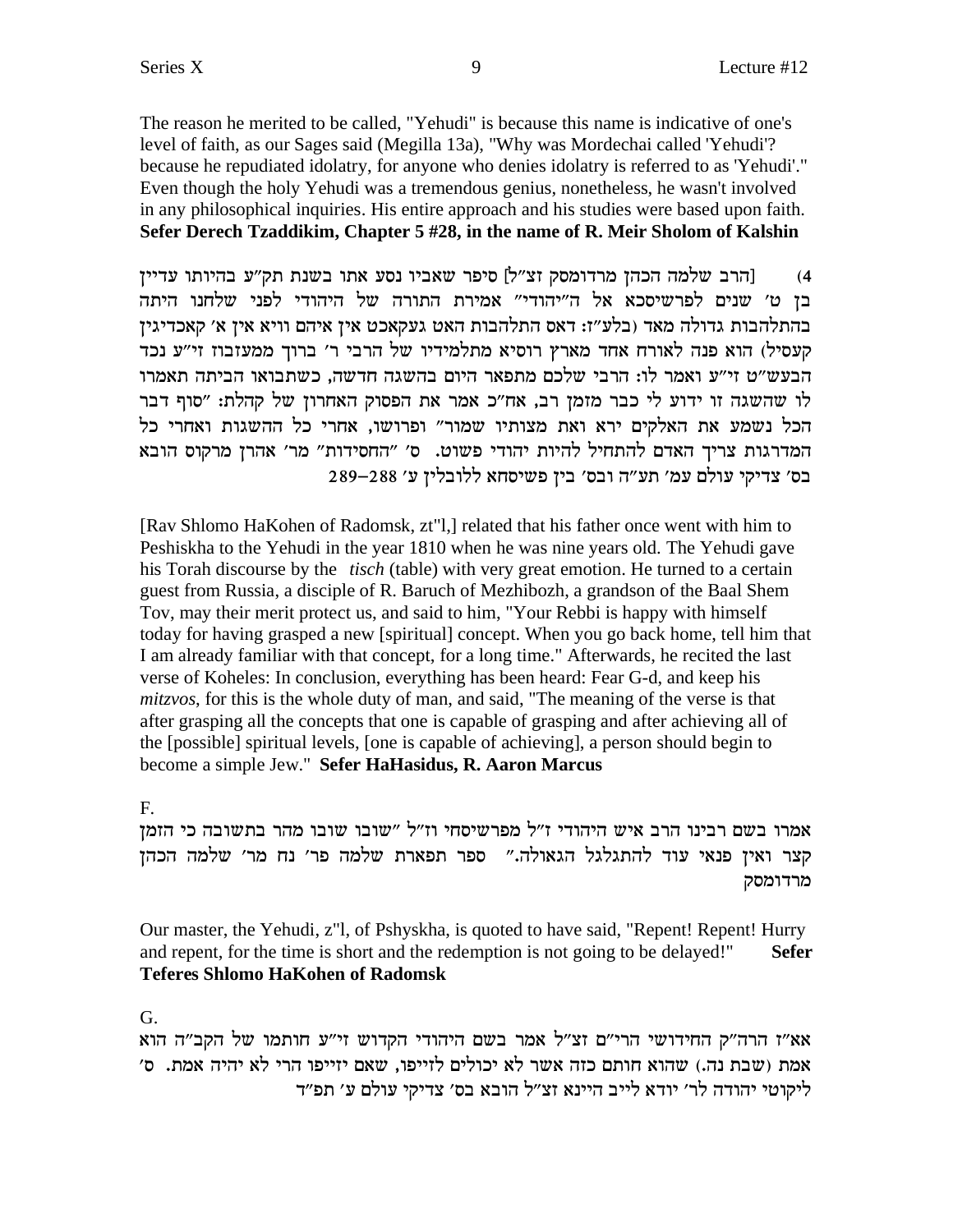The author of the Chidushei HaRim, zt"l, said in the name of the holy Yehudi, may his merit protect us, that the seal of the Holy One, blessed be He, is truth (Shabbos 55a) because no one could forge it. For if they forge it, it is no longer true. **Sefer Likutei** Yehudah

#### H.

כל עצמותי תאמרנה מי כמוך וגו׳ (תהלים ל״ה י). פעם אחת נשאל הרבי ר׳ בונם  $(1)$ זי"ע, על איחור תפלתו. ואמר בשם רבו היהודי הקדוש זצללה"ה, כי ישנם איברים מסוימים בבן אדם, אשר אפילו אם הוא יקוץ משנתו – איברים אלו עוד רדומים אצלו. ובתפלה צריך להיות 'כל עצמותי תאמרנה', לכן ממתין הוא עד שכל איבריו יתעוררו. )אמר הכותב, תשובה זו ענה הרבי ר׳ בונם זי״ע, בעת הוכוח הפומבי שהיה בפני השלטונות הפולניים, עקב הלשנת המתנגדים על איחור זמן תפלה אצל החסידים(. ופעם אחת סיפר, כי הרה״ק רבי מאיר זצוק"ל מאפטא, שאל אותו על איחור זמן התפלה. והשיב לו, כתוב, לעולם יהא אדם ירא שמים בסתר ובגלוי ומודה על האמת וגו׳. וישכם ויאמר. מי שיש בו כל המדות הללו – אז – וישכם ויאמר, יוכל להתפלל בהשכמה. ודפח״ח. [מאמרי שמחה אות כ״ג ואות כ״ד, בשם הרב מפלונסק זצ"ל]. ספר קול מבשר, ס' תהלים מזמור ל"ה

"All my bones shall say, L-rd, who is like to you, ..." (Psalms 35:10) Once, R. Simcha Bunim, may his merit protect us, was asked regarding his custom of praying after the proper time. He said in the name of the holy Yehudi, ztllh "h, there are specific limbs within the body which still remain asleep even after a person has been aroused from his slumber. Prayer has to be performed in fulfillment of the verse, "All my bones shall say ...". Therefore he waits until all of them have become aroused... On one occasion he related that R. Meir, ztvk"l, of Apta, asked him about the lateness of prayer and he replied, "It is written [in the Siddur,] 'Always let a person be G-d fearing privately and publicly, acknowledge the truth, speak the truth within his heart and arise early and proclaim . . . 'Someone who possesses all of these traits can 'arise early and proclaim' pray early in the morning." The words of the wise find grace. Sefer Kol Mevaser

״ואתחנן אל ד׳ בעת ההוא״ (דברים ג:כג) ״בעת ההוא״ ולא אמר באיזה עת, ללמד  $(2)$ אותנו בזה שלא יאמר האדם: עתה אין לי מוח כראוי לתפלה ולא אתפלל עתה רק כשאפנה אתפלל כראוי וכנכון רק בכל עת ועת יתפלל לפי העת ההיא של עכשיו, תהיה העת איזה עת שתהיה. ר' נפתלי צבי מרופשיץ, ס' זרע קודש, פ' ואתחנן

"I pleaded with Hashem at that time . . ." (Deut. 3:23) The verse states, "at that time" and not, "any time". This teaches us that a person shouldn't say, "I don't have the proper frame of mind to *daven* (pray) and I won't *daven* right now but only when I get into the mood. Then I'll *daven* properly and correctly!" Rather, a person should *daven* during the proper time, no matter what the circumstances. R. Naftali of Ropshitz, Sefer Zera Kodesh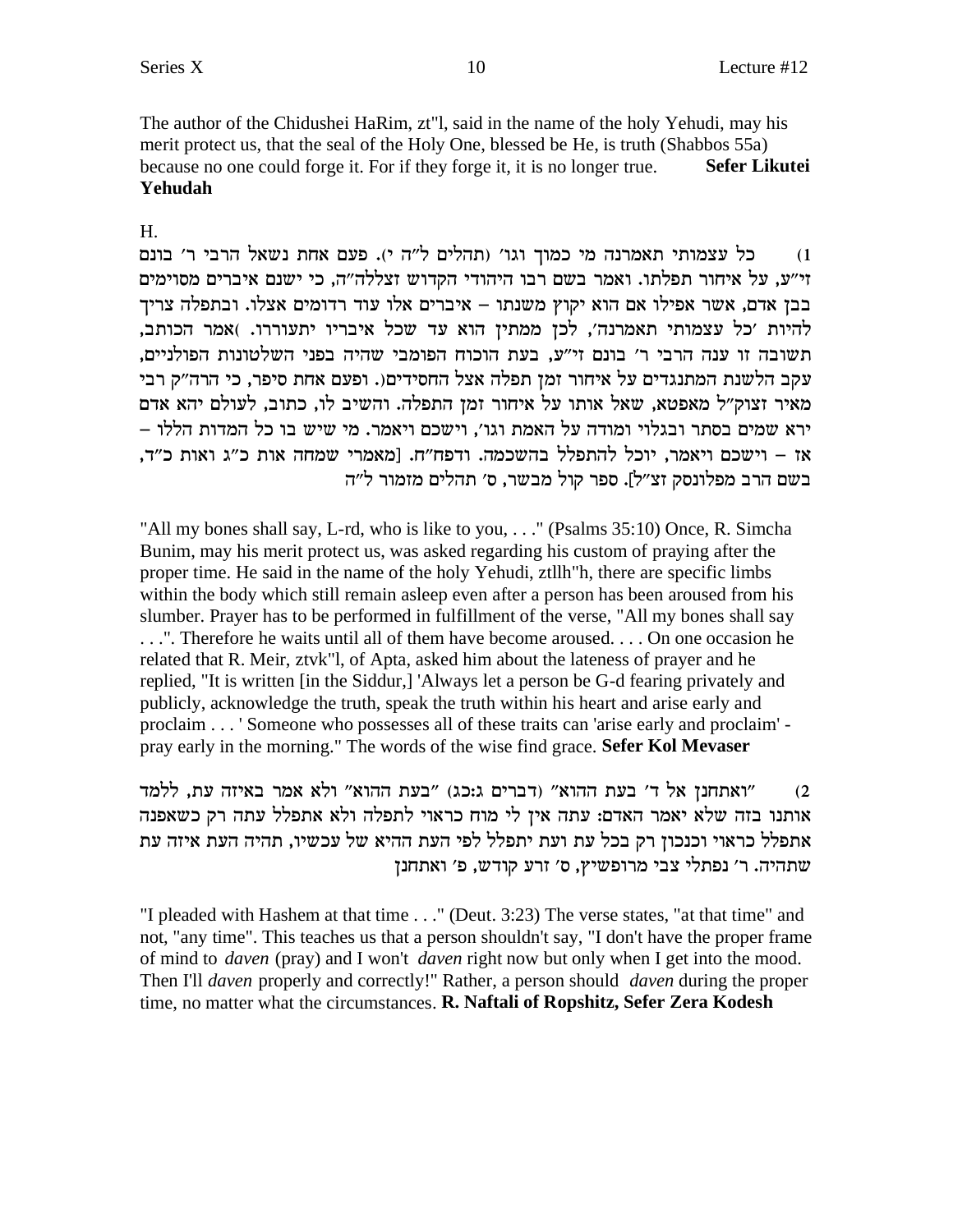# III. Rabbi Bunim of Pshyskha

A.

שמענו שמעו מדי עברו בקהלות שדרש ושבחוהו רבנן . . . וגם בארץ מולדתו היא  $\,$ ארץ פולין זה שנים רבות ששמעתי שמעו משם שהוא מוכיח ודרשן גדול דורש טוב לעמו ואמריו נעמו . . . כתב הסכמה מהרה"ג ר' יחזקאל לאנדא בעל ס' "נודע ביהודה" לספר "ארץ צבי" להרב ר' צבי הירש המגיד מוואדיסלאוו אביו של ר' שמחה בונים הובא בס' צדיקי  $295$ יעולם עמ' תפ"ה ובס' בין פשיסחא ללובלין ע

We have heard many wonderful reports about him by the Rabbis of the communities in which he visited and lectured. . . . For many years I have heard about his reputation while [I still lived] in Poland, the land of his birth. He is a great preacher and lecturer, seeks the betterment of his people, and his words are pleasant. . . . **R. Yechezkel Landau, author of the Noda BiYudah. Approbation to the work, "Eretz Tzvi" by R. Tzvi Hirsch, the Preacher of Voideslav, the father of R. Simcha Bunim of Pshyskha**

ג הבאתי בחיבור זה שום דרוש בחריפות רק כדרכי מעולם לשים העקוב במישור  $\zeta$ ביסודות בנויים על הקדמות המתישבות על הלב בדרך פשט, באופן אשר השכל האנושי 'סכים עמהן יעיד עליהן. הקדמה לאחד ספרי ר' צבי הירש המגיד מוואדיסלאוו אביו של ר' שמחה בונים הובא בס׳ צדיקי עולם עמ׳ תפ״ה

I have not included in this work any explanation which is based upon complex reasoning (*charifus*). My approach has always been to resolve complex problems in a simple straightforward manner, built upon foundations which are made up of understandable and logical postulates, in a way where normal human intelligence will testify to their veracity. **Preface to a work authored by R. Tzvi Hirsch, the Preacher of Voideslav, the father of R. Simcha Bunim of Pshyskha**

B.

[ר׳ שמחה בונים היה אומר,] "מחכמת הרפואה למדתי איך לרפא נפש יהודית: כל דבר נשקל בפלס מאזניים מדויק, טיפה אחת מיותר יכולה להרוס גופו של אדם . . . וכ"ש שטיפה אחת של גאות יכולה להשמיד ולטמא נפש אחת מישראל." [עוד היה אומר,] "כשם שיש לדייק בהרכבת תרופה לגוף כדי שתועיל ולא תזיק, כך יש לדקדק עם תרופה רוחנית לחולי נפש." 'הרבי הראשון מגור ע' ב"ב הובא בס' "הרבי ר' בונם מפשיסחא" ע

[R. Simcha Bunim used to say,] "Through my knowledge of medicine I learned to heal the Jewish soul: Any medication which needs to be weighed by an accurate scale has to be administered in an exact dose. [Even] an extra drop [of medication] can cause irreparable damage. . . . Most certainly, a drop of pride has the power to destroy and contaminate a Jewish soul." [He also added,] "Just as one has to be meticulous with the [correct] combination of ingredients that make up a medication, so that they heal the body and are not injurious, so too one has to be meticulous when it comes to offering a remedy for the ills of the soul.**"HaRebbi Rebbi Bunim MiPshyskha," p. 80**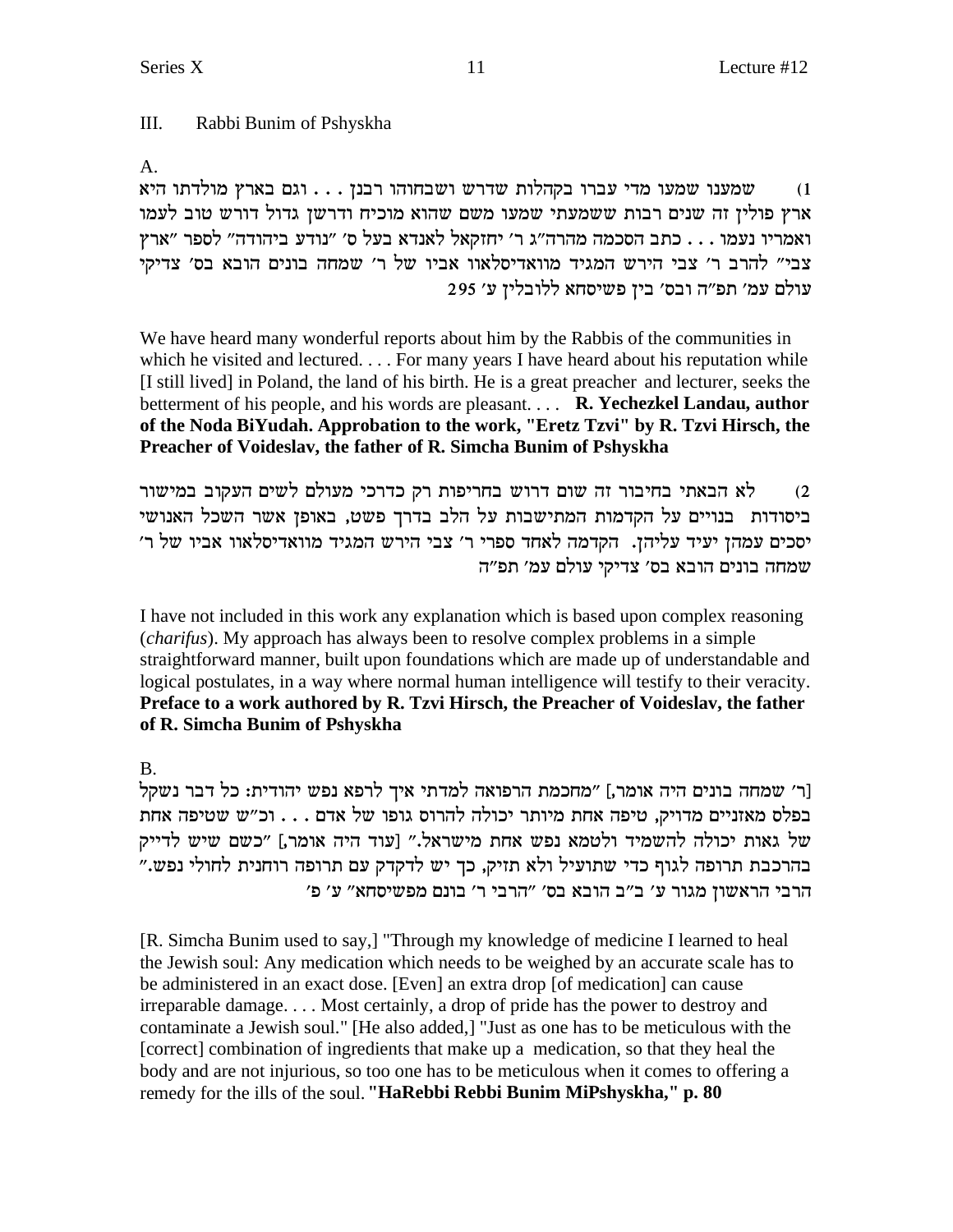$\mathcal{C}$ .

פעם אחת, בהיות הרבי ר' בונם זי״ע בלובלין אצל החוזה זצוקללה״ה זי״ע, נכנס לבקר את הגאון מו"ה ר' עזריאל זצ"ל, הנקרא בפי כל, "ראש הברזל" (דער אייזענער קאפ). [וכידוע הוא היה מתנגד גדול לדרך החוזה זצללה"ה, אולם היה בידידות גדולה עם היהודי הקדוש זצללה"ה, ועם הרבי רבי בונם זצוק"ל. . .] ושאל ה'אייזענער קאפ' את הרר"ב זצ"ל, שיגיד לו פשט בזוה"ק, קרוב ידוד לכל קוראיו לכל אשר יקראהו באמת (תהלים קמ"ה יח). – חסר וי"ו, בגין דאיהו חד. ופירש לו הרר"ב, שבכל המזמור הזה, ישנם בכל פסוק שתי בבות. ארומימך אלקי וגו׳, ואברכה שמך. בכל יום וגו׳, ואהללה שמך. ותמיד הבבא השניה מתחילה בוי"ו, ומן הראוי היה שגם בפסוק זה יהיה כתוב, קרוב ד' לכל קוראיו 'ולכל' אשר וגו׳. אבל זה אינו, כי בפירוש אין כאן שתי בבות, רק בבא אחת. ולזה מביא הזוה״ק ואומר, חסר וי״ו, ואם תאמר מדוע? בגין דאיהו חד. זה בבא אחת ולא שתיים. ובאמת הפשט הוא, שקרוב ד׳ לכל קוראיו, אך ורק לאלו שקוראים אליו באמת. והבז. [מאמרי שמחה אות ס״ט, בשם הרב צבי יחזקאל מיכאלסון מפלונסק זצ"ל, לפי כתבי הגאון רבי יוסף לעווינשטיין זצ"ל מסעראצק. בסגנון משופר.]: ס' קול מבשר

Once, while R. Bunim was in Lublin to see the "Chozeh", ztvkllh h, he paid a visit to the Gaon, R. Ezriel, zt"l, [the Chief Rabbi of the city,] who was known by all as " Der *Eizener Kop*" (one who possessed a head of iron - i.e. brilliance). [Although it was public knowledge that he was a fierce opponent to the approach of the "Chozeh", nonetheless, he enjoyed a warm relationship with the holy Yehudi and R. Simcha Bunim.] " Der *Eizener Kop*" asked R. Simcha Bunim to explain a passage in the Zohar regarding the verse (Psalms 145:18), "Hashem is close to all that call upon Him, to those who call upon him sincerely." [The Zohar states,] "It is missing a "vov" because it is one." R. Simcha Bunim explained the passage as follows: Every verse of this psalm is composed of two parts . . . The second part always begins with a "vov". It would only make sense that the second half of this verse too, "to those who call upon him sincerely" should start with a "vov", but it doesn't. Why? The reason is because this verse, in contrast to the other verses, is a single unit. The explanation of the verse is that Hashem is close to all those that call upon Him only when they are truly sincere. Give this some thought. Sefer Kol **Mevaser** 

# D.

". . . פלצות תאחזנו לא די שלא ינהגו כבוד זה אל זה עוד קטן לגדול יבזה ולכנות  $(1)$ שם גנאי למצוה רבה תחשב להם. . . . [הם עוברים] על דיני שולחן ערוך בשאט נפש לשלוח חצי גבור שנונים לבזות תלמידי חכמים . . . מכתב מהרה"ג ר' אליעזר צבי הירש חרל"פ לר' שמחה בונים, ס׳ בין פשיסחא ללובלין

I am terror stricken! Not only do they not act respectfully with their peers, they also denigrate those that are older than they and consider it a great *mitzvah* to call someone by a disgraceful nickname . . . They shamelessly violate the laws of the Shulchan Aruch by shooting sharp verbal missiles to denigrate Torah scholars . . . Letter sent to R. Simcha Bunim by HaRav HaGaon R. Eliezer Tzvi Hirsch Charlap. R. Simcha Bunim replied to him on the 16th of Chesvan, 1825, pledging to remedy the situation.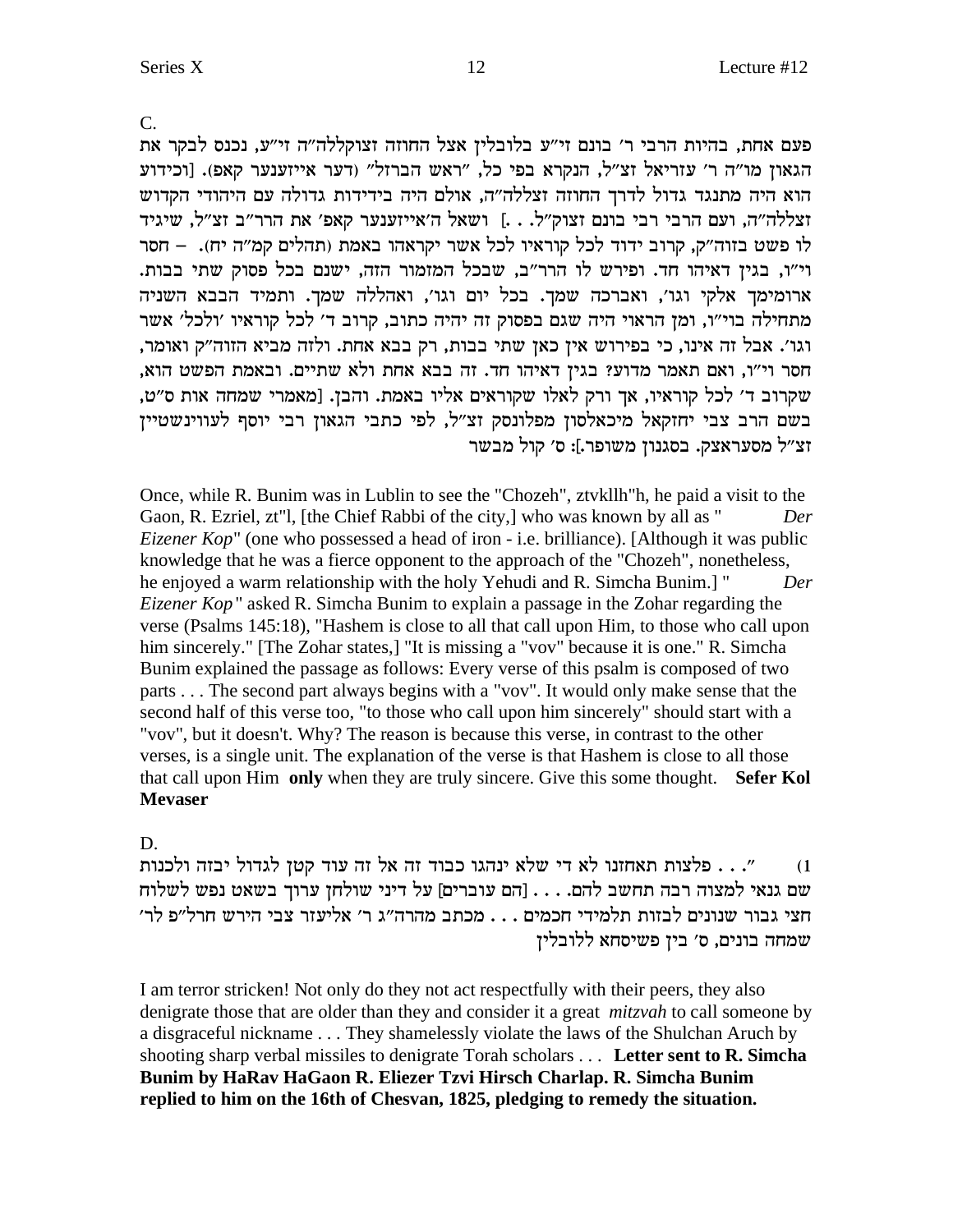"איך קאן דא מעיד זיין אז דער רבי ר' בונים איז געווען דער שפיצל פון מיין  $(2)$ הייליגער טאטענ"ס הארץ! און עהר איז געווען חשוב ביי איהם ווי דאס עפפעל פון זיין אויג." עדות של ר' ירחמיאל בנו של ה"יהודי" לפני הרה"ג ר' אברהם יהושע העשל מאפטא בשעת החתונה באוסטילה הובא בס׳ הרב רבי בונם מפשיסחא ע׳ ק״מ

"I can testify that R. Bunim was the pinnacle of my father's heart and the apple of his eye." Testimony of R. Yerachmiel, the son of the Yehudi, "HaRebbi Rebbi Bunim MiPshyskha," p. 140

 $E.$ 

פעם אחת, שמעתי ממו"ר הרבי ר' בונם זי"ע שאמר, שצריך לאדם שיהיה לו רבי בזה  $(1)$ העולם, וגם צריך שיהיה לו רבי מעולם העליון גם כן. ומתוך אותם הדברים הבנתי בשעת מעשה, כי היתה כוונתו להמהר״ל מפרג ז״ל. כי באותה שעה סיפר לי ממנו, איך שהיה אז על קברו בפראג. ואמר, שבעת שלומד איזה מאמר בספרי המהר״ל קודם התפלה – היתה תפלתו ערוכה בכל על כפיו. ע"כ. ומובן, שזה שאמר 'על כפיו', כמ"ש (איכה ג'), נשא לבבינו אל כפים. וכמאמרם ז"ל (תענית ח ע"א), אין תפלתו של אדם נשמעת, אלא אם משים נפשו בכפו. גם אמר על המבחר פנינים, שהוא עשה אותו בגלגול ראשון. [רמתים צופים, בתדבא״ר פי״ח אות נ״ג]: ס׳ קול מבשר ח״ב

Once, I heard from R. Simcha Bunim, may his merit protect us, that a person should have a Rebbi in this world as well as a Rebbi from the supernal world. I understood then that he was referring to the Maharal of Prague, z"l, because he had just told me how he had visited his grave site in Prague and said that when he learns any passage from the works of the Maharal right before *davening* (prayers), his prayers flowed and were expressive. ... He also told me that he (R. Simcha Bunim) had authored the Mivchar Peninim in a previous incarnation. Sefer Kol Mevaser Part II

אמר הרב הקדוש רבי יעקב אריה מראדזמין זי״ע, ביום י״ב אלול, יום פטירת הרבי ר׳  $(2)$ בונם זי"ע, מו"ר הרבי מפרשיסחא זי"ע אמר, שאחרי פטירת כל אחד ואחד, כשמביאין אותו לדין, הרשות בידו לומר, "רצוני, שהרבי שלי בעולם העליון – הוא יהיה הדיין שלי". ואני, – המשיך הרר"ב זי"ע – כל גדלותי הוא מהזהר הקדוש, ועל ידי התלהבותו באתי להיות ׳רבי׳. ופעם אחת – המשיך לספר הראדזימינער זי״ע, אמרתי לפני הרבי ר׳ בונם ז״ל, הזהר בפרשת פינחס, וצוה עלי לומר לפניו פעם שניה. ואמר לי, חס אנכי עליך, ולולא זאת הייתי מצוה אותך לומר פעם שלישית את הזהר הזה, כי שם מבואר כל ענינך. אני ירא – אמר הראדזימינער זי״ע – שלא אצא מזה העולם בפרשת פינחס )וכן הוה, שנפטר בפרשת פינחס(. ואמר אז הרבי ר' בונם זי"ע, [כאשר אצא אני מן העולם הזה, ויביאו אותי לדין לפני בית דין של מעלה], אברר לי לדיין את הרשב"י (רבי שמעון בר יוחאי). וכדי שלא אשכח זאת, נתתי לי סימן של הפסוק, ומבשר"י אחזה א-לוה – ר"ת, מורי רבי שמעון בן יוחאי. עד כאן דבריו הקדושים של הרבי ר' בונם זי"ע. [תועפות ראם דף ל"ב, בשם הרה"ג ר' יוסף לעוינשטיין זצ"ל מסעראצק]: שם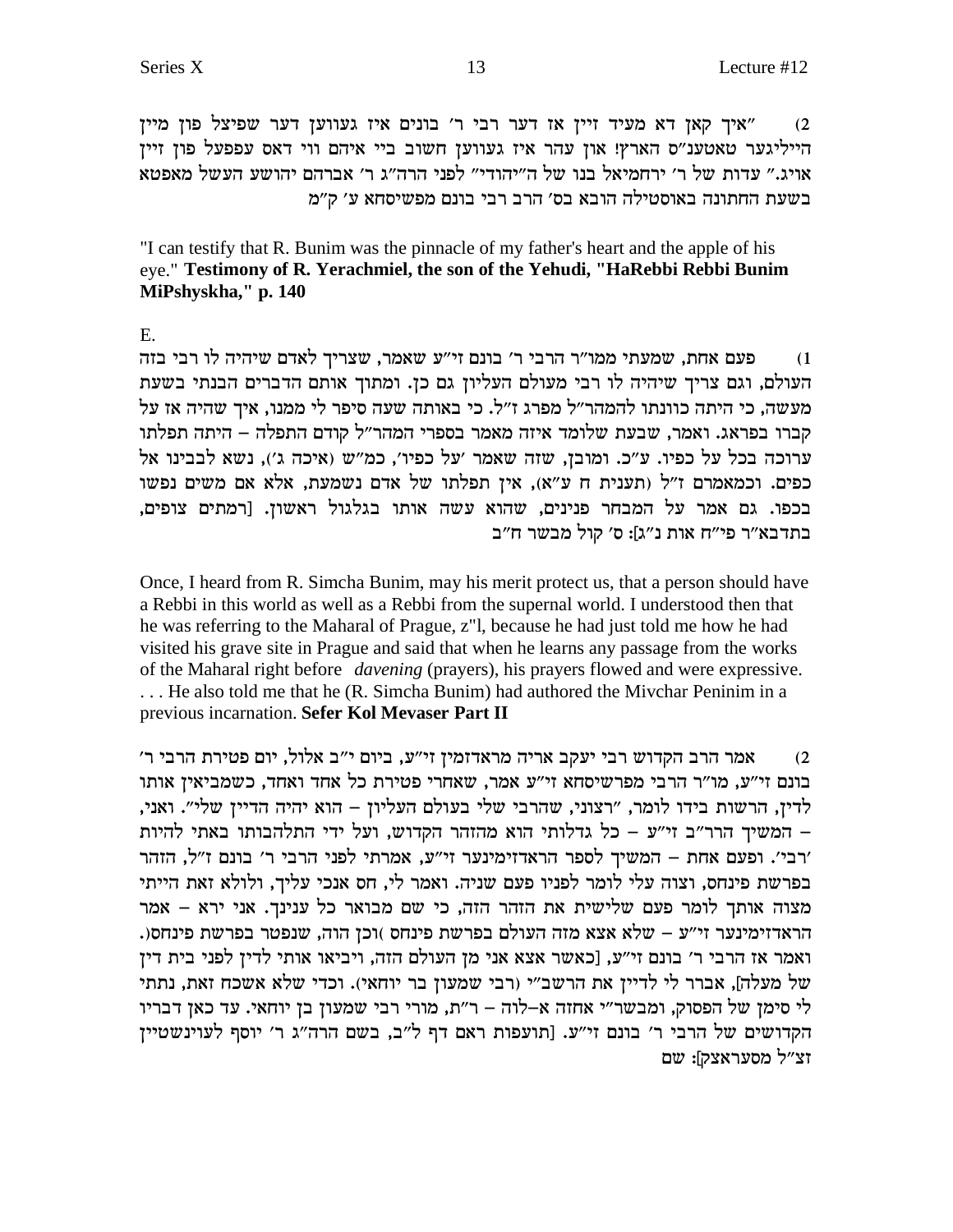The holy Rav, R. Yaakov Aryeh of Radzmin, may his merit protect us, said the following: On the day that R. Simcha Bunim, the Rebbi of Pshyskha, passed away, on the twelfth of Elul, he told me that after the passing of each person, when they bring him to judgment, he has the right to request that his "Rebbi" (master) of the supernal world should be his judge. "I," he continued, "feel that any greatness that I achieved is due to the teachings of the holy Zohar. Through the enthusiasm that it generated did I become a 'Rebbi' (Hasidic master)." The holy Rebbi of Radzmin continued on and said: Once, I recited to the Rebbi, R. [Simcha] Bunim, z"l, the Zohar of Parshas Pinchas. He told me to repeat it and said, "I have pity for you, otherwise I would have asked you to recite it for me yet a third time, for all of your important matters are clarified there." The Radzminer Rebbi, commented, "I am afraid that I may pass away on Parshas Pinchas." [Which actually did occur.] Rebbi [Simcha] Bunim, [on his death bed] then told me, "[When I leave this world and they take me before the Heavenly court,] I will choose Rabbi Shimon bar Yochai, [the author of the Zohar,] as my judge. So I shouldn't forget this, I have chose the following verse as a mnemonic, '*Mibasary echzeh E-loha*' (From my flesh do I see Hashem - Job 19:26) which are the first letters (out of order) of **M**ori **R**abbi **S**himon **b**ar **Y**ochai." **Ibid.**

#### F.

צפילו מצות המלא מצוות כרימון פירוש הדבר שאפילו האדם המלא מצות i $\,$ .<br>כרימון מסוגל להיות פושע ישראל וזאת מפני שכוונותיו אינן רצויות בגלל היסוד הרקוב  $k$ בא ר' בונם והוסיף, אמר אותו חכם קדוש: עבודה זו אפשר לבצע רק בחכמה ובתבונה, לא בקרדום תתגבר על היצר ולא בצעקות תערים עליו. הטיפש יבשל כאן דייסה מסוכנת ולא ימצא את ידיו ורגליו, בסופו של דבר מה הן כל מצות עשה שבתורה, אם לא צו – תהא חכם! ומצות לא תעשה – לא תהיה טיפש. וחכמה ותבונה – ניתן להשיג רק ע״י תורה, הנה ספרי .<br>מהר״ל מפראג או ספר חקר של הראשונים, משם אפשר לדלות מלוא חפניים של בינה ודעת נהר הפוסק אחת לשבעים שנה נקרא מים מכזבים, חכמה שאינה יונקת ממעינות הנצח, אינה חכמה. ס' בית קאצק ע' כ"ה

"Even the sinners of Israel are full of *mitzvos* like a pomegranate." (Chagigah 27a) The explanation is that even though a person can be full of *mitzvos* like a pomegranate he is still apt to be a sinner. The reason is because his motives are not acceptable. His *mitzvos* are based upon a crumbling foundation. Rabbi [Simcha] Bunim, that holy wise man added the following: The only way of serving Hashem successfully is through wisdom and understanding. An axe will not overpower the *yetzer* (evil inclination) nor will screams outwit him. A fool will cook here and only produce poisonous cereal. He will not meet any success. In the final analysis, what are all the positive commandments of the Torah if not the commandment: Become wise! And what are the negative commandments if not the commandment: Don't be a fool! Wisdom and understanding can only be grasped through the study of Torah. Look at the works of the Maharal of Prague or any of the Medieval Jewish philosophers. It is possible to draw from them an abundance of understanding and knowledge. A river that stops flowing once in seventy years is referred to as being "unreliable waters." Wisdom that doesn't draw its source from the wellsprings of eternity (Torah) is not wisdom. **Sefer Bais Kotzk p. 25**

אמר רמ"מ מקאצק:] הרבי מלובלין היה רב גוונים בדומה לתחש לכל אחד מתלמידיו [3] אמר רמ"מ מקאצק הוריש גוון אחד משלו, לזה תורה לזה מצוות, ולזה מידות, אולם, את העיקר שהיה בו היא 9 'יראת שמים, קיבל הרבי שלי מפרשיסחא. ס׳ שיח שרפי קודש מ׳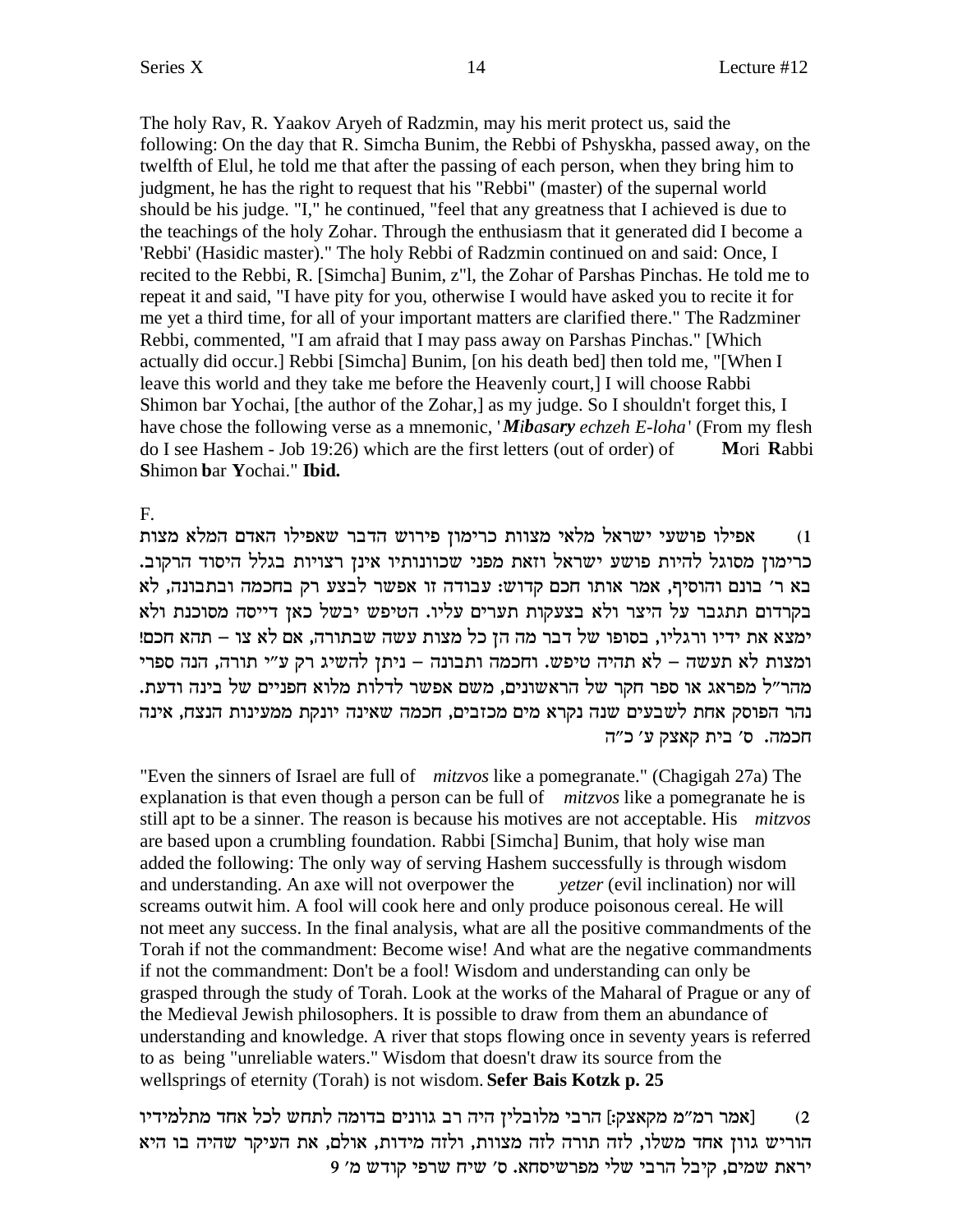[R. Menachem Mendel of Kotzk said the following:] The Rebbi of Lublin (the Chozeh) was multicolored (multifaceted) like the *tachash*. He bequeathed a different shade to each one of his disciples. To this one he bequeathed Torah, to that one *mitzvos*, to another one a sterling character. The essential trait of the Rebbi, however, was his fear of Heaven. This is what my Rebbi of Pshyskha inherited.**Siach Sarphei Kodesh p. 9**

הגאון בעל חידושי הרי"ם זי"ע מגור אמר: עד פשיסחא היתה החסידות פירוש  $\,3\,$ לבעש"ט, מפשיסחא ואילך החסידות פירש לפשסיחא. דער קאצקער רבי ע' כ"ב הובא בס' צדיקי עולם ע׳ תצ״ה

The Gaon, the author of the " *Chidushei HaRim*", of Gur, said: Until Pshyskha, Hasidus was a commentary on the teachings of the Baal Shem Tov. From Pshyskha and on, Hasidus will be a commentary on the teachings of Pshyskha. **Der Kotzker Rebbi p. 495**

עד קוצק היו קיימות שתי בחינות על הקשר בין הרבי וחסידיו. יש הרואים את הצדיק בבחינת גזע של אילן והדבקים בו בגדר ענפים. ענפים דקים ,ענפים ,ענפים קרובים לגזע ואלה שרחוקים ממנו. אך כולם יונקים את כל חיותם מהגזע. הוא אשר נושא אותם על גופו. הפרדה דקה בין הענף וגזע גורמת לייבוש הענף ולנשירתו. כך דבקה נשמת החסיד בנשמת רבו ונתכללה בו. דימוי זה כחו יפה לגבי אדמו"רים שהמונות דבקים בהם. אך יש שבעיניהם דומה הצדיק לאבוקה והדבקים בו לנרות דולקים, ששלהבתם נדלקה ממנה. הנר איננו דבוק באבוקה כענף בגזע – הוא דולק בכח עצמו אך כח האבוקה טמון בנר, ממנו הודלק האור. הרבי הוא המחנך והמשפיע ואילו תלמידו מקבל ההשפעה. מקור מוצאו של האור שבנר הוא האבוקה, אך גם כשהנר נפרד ממנה הוא דולק מכח עצמו. דימוי זה כחו יפה לגבי אדמו"רי חב"ד. בקוצק דומה הרבי למפוח המלבה את הגץ ומעלה להבה מהגחלים הלוחשות. הלהבה נוצרת מעצמה. המפוח אינו משמש אלא מכשיר שנעזרים בו לליבוי 191 'האש. ס' סנה בוער בקאצק ע

Until Kotzk, there were two types of bonds between the Rebbi and the Hasid. Some see the *Tzaddik* in the form of a tree trunk and those that are connected to him as branches. There are thick branches and thin branches; branches close to the trunk and branches far removed. But they all derive their life source from the tree trunk. It is the tree trunk that supports all of those that are connected to it. Any small separation between the branch and the tree trunk will cause the branch to dry up and fall off. In a similar vein, is the soul of the Hasid connected to the soul of the Rebbi and submerged in it. This is a beautiful analogy for those *Admorim* to whom masses of Hasidim cling. There are other groups for whom the *Tzaddik* could be compared to a torch and those that cling to him can be compared to flaming candles which were lit by the torch. The candle is not connected to the torch in the same way that a branch is connected to a tree trunk, it produces light through its own power. The power of the torch, however, is concealed in the candle, for the torch was the original source of flame. The Rebbi, in this model, is a mentor and a source of inspiration and influence; his student is the recipient of this influence. The source of the light of the candle comes from the torch. But even after they are separated, however, it is able to keep on burning on its own power. This is a fitting analogy for the Admorim of Chabad. In Kotzk, however, the Rebbi can be compared to a bellows which fans the spark and ignites simmering coals. The flame is created by itself. The bellows are only a catalyst to ignite the flame. **Sefer Sneh Boair MiKotzk p. 191**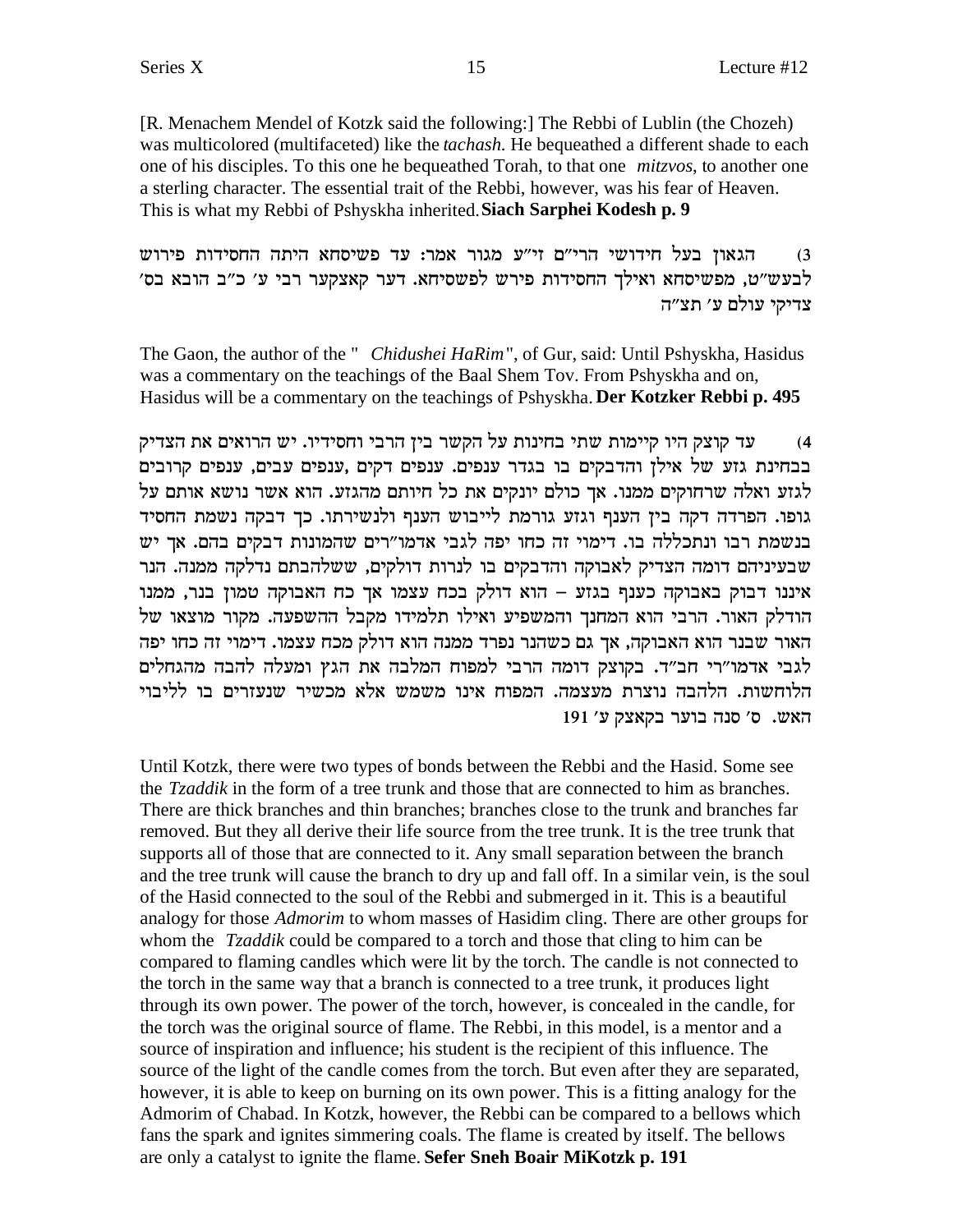G.

שמעתי מתלמידיו, שסמוך לפטירתו של הרבי ר' בונם זי"ע, שמע שאשתו, הרבנית מרת רבקה ע״ה היתה בוכה. אמר לה, למה את בוכה? הלא כל ימי חיי היה רק כדי שאלמד את עצמי למות. עד כאן דברי קדשו. וכו'. וזה שאמר אדמו"ר מפרשיסחא ז"ל, כי עיקר החיים הוא – להשיג מדריגת יציאת נשמה. ]רמתים צופים בתדבא"ר, פרק לא אות ק"ד[. ס' קול מבשר ח׳ ב׳

I heard from his disciples, that right before the passing of the Rebbi R. [Simcha] Bunim, may his merit protect us, he heard that his wife, Rivkeh, of blessed memory, was crying. He asked her, "Why are you crying? The entire goal of my life was to train myself to die." This is what the Admor of Pshyskha, z"l, said. The essential goal of life is to reach the level of the departure of the soul [and its merging with the spiritual world]. Sefer Kol Simcha, Part II

# $H_{\cdot}$

ו) ר' ישראל יצחק מווארקא 2) ר' מנחם מנדל מקאצק 3) ר יעקב אריה מרדזימין 4) ר' יצחק מאיר מגור (5) ר׳ אלכסנדר וושא מפלוצק (6) ר׳ שרגא פייוול מגריצא (7) ר׳ חנוך העניך מאלכסנדר 8) ר׳ אברהם משה מפשיסחא 9) ר׳ שמואל שינאווער 10) ר׳ מרדכי יוסף מאיזבצה. רשימה מגדולי תלמידי ר׳ בונם הובא בס׳ צדיקי עולם ע׳ תצ״ג–תצ״ד

The following are from the most prominent disciples of R. Simcha Bunim: 1) R. Yisrael Yitzchak of Wurka 2) R. Menachem Mendel of Kotzk 3) R. Yaakov Aryeh of Radzmin 4) R. Yitzchak Meir of Gur 5) R. Alexander Zushe of Plotzk 6) R. Shraga Feivel of Gritza 7) R. Chanoch Henach of Alexander 8) R. Avraham Moshe of Pshyskha 9) R. Shmuel Shinover 10) R. Mordechai Yosef of Izhbitzah. Sefer Tzaddikei Olam p. 494

IV. R. Menachem Mendel of Kotzk

 $A_{\cdot}$ 

עיר גאריי הרה וילדה עיר טאמשאוו גדלה שעשועיה אוי נא לה אמר קאצק כי אבדה כלי חמדתה (עיין מגילה ו.), פה השליך איש אלקים את אדרתו ה"ה אדוננו מורנו ורבנו רוח אפינו משיח ד', שר התורה מקור הבינה עמוק הדעת, אלוף הגאונים וקודש הקדשים עמוד העולם ופלאו, רכבו ופרשיו רבנו הגדול ראש גולת אריאל מאורן של ישראל ורבן של כל חכמי וצדיקי הדור כמלאך ד' צבאות הוא, קדוש ונורא שמו מרנא ורבנא מנחם מענדיל, נשמתו בגנזי מרומים ברבי יהודה זלה"ה והן בעון הדור נכסף אל קדושיו והשיב אל אלקים נפשו ביום חמישי לסדר ואל משה אמר עלה אל ד', ב"ך שבט לפרט אוי נא כי נלקח ארון א–להים (תרי"ט) לפ"ק. זכותו תעמוד לדור אחרון, וכל עת יגן עליהם וכל ישראל אחיהם. מצבה של ר׳ מ״מ מקאצק

The city of Goray conceived and bore him, the city of Tomoshav brought up her delight. Woe to me, says Kotzk, for her precious instrument is lost! (see Megila 6a) Here, that man of G-d, cast off his cloak, the Rav and Gaon, our master, mentor and teacher, the breath of our nostrils, the anointed of G-d, the prince of Torah, the wellsprings of understanding, the deep source of knowledge, the leader of Gaonim, the holy of holies, the pillar of the world and its wonder, its chariot and riders, our great master, the lion of G-d (the Temple), the light of Israel, the mentor of all of the scholars and tzaddikim of the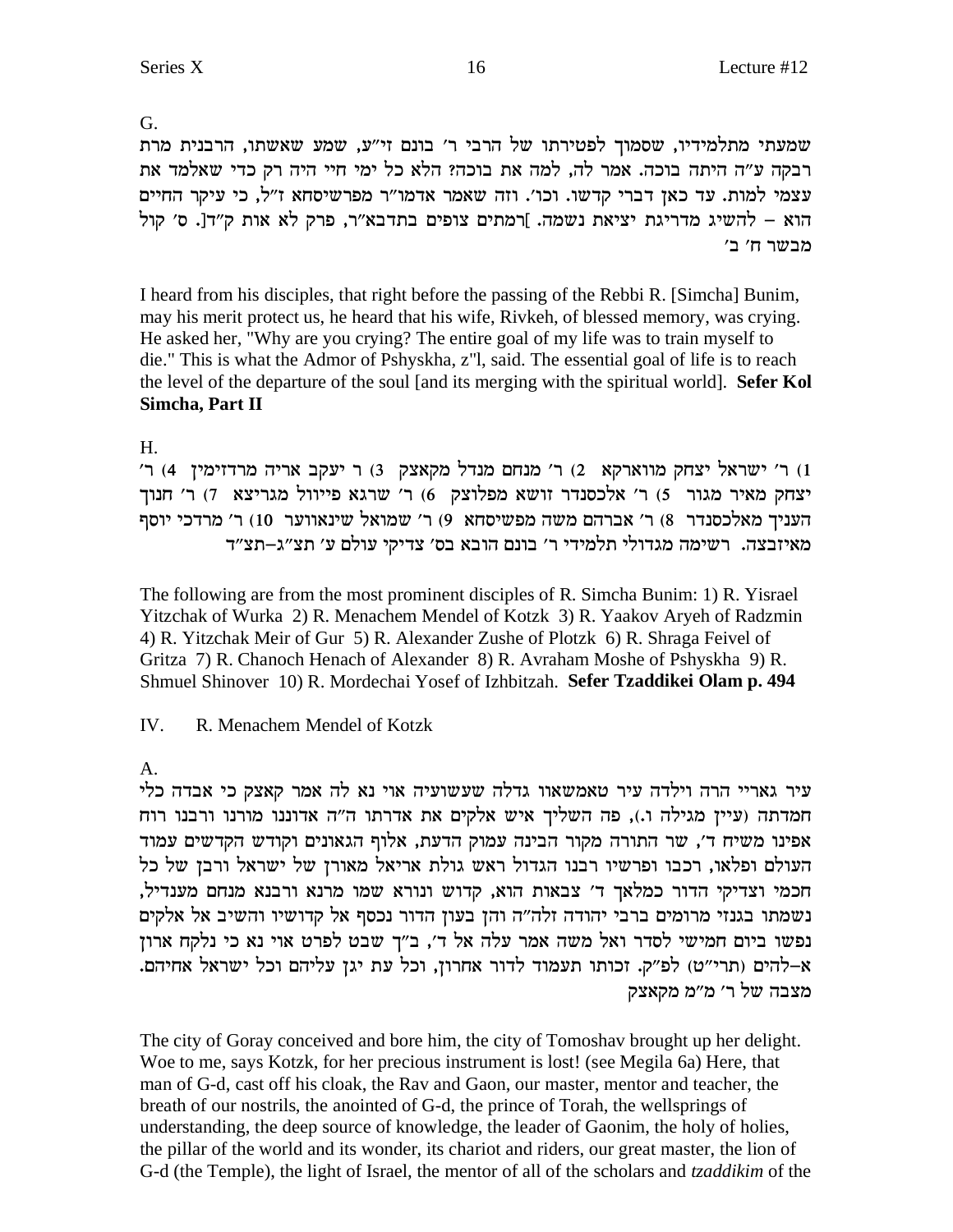generation. He was like an angel of the L-rd of H-sts. Holy and awesome was the name of our mentor and teacher, Menachem Mendel, whose soul now rests in the treasure house of Heaven, the son of R. Yehudah, zlh"h. Behold through the sins of the generation, his soul longed to join his holy roots and he returned his soul to G-d on the fifth day of the Seder - El Moshe Omar Aleh El Hashem (He told Moshe to ascend unto G-d - Parshas Mishpatim), on the twenty second of Shevat, in the year [which has the numerical value of the verse: | Oi No Ki Nilkach Aron E-lohim (Woe is it for the Ark of G-d has been taken from us - 5619 - 1859). May his merit provide protection up until the final generation and may he protect them and all of Israel their brethren. Epitaph of R. **Menachem Mendel of Kotzk** 

 $\mathbf{B}$ .

"אני שונא שקר אפילו בשעה שאני יושב ליד הגמרא." מימרא של רמ"מ מקאצק  $(1)$ הובא מס׳ צדיקי עולם ע׳ תקע״ד

#### "I hate falsehood even when I sit down by the gemara." **Saying of R. Menachem** Mendel of Kotzk, Sefer Tzaddikei Olam p. 574

כד הוינא טליא למדני אדמ״ו זצ״ל דרכי פלפול. וכד הוינא כבר עשר חדושים  $(2)$ חדשתי. אח״כ נכנסתי לפני ולפנים לבית חמי אדומו״ר זצ״ל מקאצק מקור החכמה והתבונה ממנו דרכי העיון למדתי וממנו נתודעתי מה יקרא חדושי תורה באמת, כי לא פלפולים חדושים המה. ולא יאומן כי יסופר השגחה הגדולה אשר השגיח עלי בעינא פקיחא גם בענין סדר הלימוד וחדושים. . . . ואותי הזהיר מאד לישא וליתן גם בפשט כעין מהרש"א וספר מהרשש"ך. הרה"ג ר' אברהם האדמור מסאכשטאב חתנו של רמ"מ מקאצק

When I was young, my teachers, of blessed memory, taught me the ways of pilpul (casuistry). When I was ten, I already authored *chidushim* - Torah novellae (new Torah insights). Afterwards, when I entered the inner sanctum of my master, my father in law, zt"l, of Kotzk, the source of wisdom and understanding, I learned from him the [true] approach to Talmudic research and analysis and what really deserves to be called Torah novellae and that *pilpulim* are not true novellae. The special supervision that he gave me with a perceptive eye is beyond belief. This extended to determining the direction of my studies and novellae.... He also greatly admonished me to concentrate on profoundly understanding the *peshat* (simple meaning) of the text similar to the Maharsha (R. Shmuel Aidels) and the Maharshashach (R. Shmuel Shatten HaKohen). **HaRay HaGaon** R. Avraham Borenstein of Sochatchov, son-in-law of R. Menachem Mendel of Kotzk

 $\mathcal{C}$ .

רמ"מ מקאצק סיפר לחתנו הרה"ג ר' אברהם מסאכטשוב, "כאשר בקרתי לראשונה  $(1)$ אל ה"חוזה" הק' מלובלין, למרות שהייתי עוד רך בשנים כיבדני מאד ושלח אלי את משמשו לבית מלוני להודיעני כי הרבי מזמין אותי להתפלל בבוקר במנינו, בו השתתפו בני החבורה הקדושה, אח"כ היה עלי לעמול קשה במשך שנים רבות עד שעקרתי את הכבוד הזה מבין שיני. ס׳ נפלאות היהודי מ״ד הובא בס׳ צדיקי עולם ע׳ תקע״ה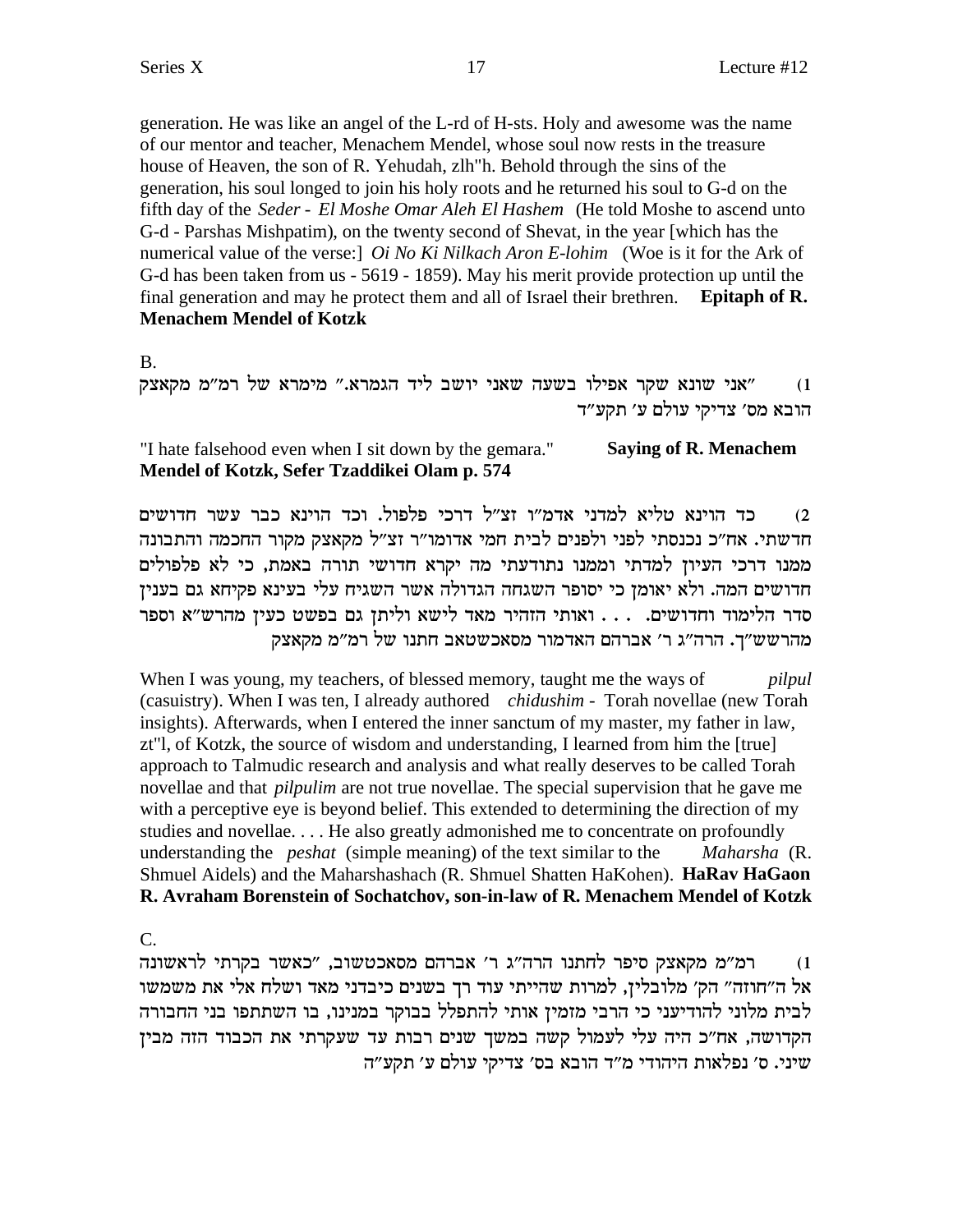R. Menachem Mendel of Kotzk told his son-in-law, R. Avraham of Sochatchov the following: When I first visited the holy "Chozeh" of Lublin, even though I was still very young, he honored me greatly and sent his attendant to where I was staying to personally invite me to come *daven* (pray) in his *minyan*. The *minyan* was made up of the elite members of his holy brotherhood. Afterwards I had to work very strenuously, over many years, until I removed the last vestiges of the impression of that honor. **Sefer Niflaos HaYehudi**

la` dxidca odn izxhtp ,xdn izxar de`z lye d`pw ly zeipqk`d izya" (2 באכסניא השלישית, של כבוד נאלצתי להתאבק קשה עד כי דמיתי בנפשי שגידי יתפוצצו." הרמ"מ מקוצק, ס' בית קוצק ע' נ"ח

"I quickly passed through the dual challenges (lit. hotels) of jealousy and desire. I swiftly took leave of them. With the third challenge, however, of honor, I struggled so fiercely until I imagined that my blood vessels were bursting." **R. Menachem Mendel of Kotzk, Sefer Bais Kotzk, p. 58**

D.

בטומשוב בקשתי לא יותר ממאתים שלש מאות חסידים, אלא שיהיו גדולים כמו"  $\alpha$ שהיה הבעש"ט, ובפשטות שיהיו מסוגלים לחבוש לראשם עלי כרוב במקום כיפה ולאזור 'את מתניהם בקש ולצעוק בקול: לד' הארץ ומלואה." הרמ"מ מקוצק, ס' צדיקי עולם ע תקע״ט

"In Tomashov I wanted to have no more than two or three hundred Hasidim, giants [of spirit] like the Baal Shem Tov, yet so unassuming that they would be willing to [endure extreme poverty and] dress with cabbage leaves on their head, instead of a hat, and fasten straw around their waists instead of a belt, and loudly cry out, 'The world and all that's in it belongs to Hashem.'" **R. Menachem Mendel of Kotzk, Sefer Tzaddikei Olam p. 579**

מאר לו [רי"ם אל ר' חנוך העניך מאלכסנדר] כמו שהיו קולות וברקים בקבלת התורה (2 על הר סיני כן יש כעת קבלת התורה בקולות וברקים בטומשוב. ס׳ מאיר עיני הגולה ע׳ 96

R. Yitzchak Meir of Gur told R. Chanoch Henach of Alexander, "Just as there were blasts of sounds and lightening when the Torah was given at Mount Sinai, so, too, there were blasts of sounds and lightening in Tomashov." **Sefer Meir Einei HaGolah p. 96**

E.

:ו) אהאדם מצווה על שני דברים: את עצמו לא לרמות ואת אחרים לא לחקות (בלשונו  $206$  'זיך נישט נארן, און אנדערע נישט נאכמאכן)." הרמ"מ מקאצק, ס' סנה בוער בקוצק ע

"A person is commanded to do two things: Not to fool himself and not to imitate others." **R. Menachem Mendel of Kotzk, Sefer Sneh Boair B'Kotzk p. 206**